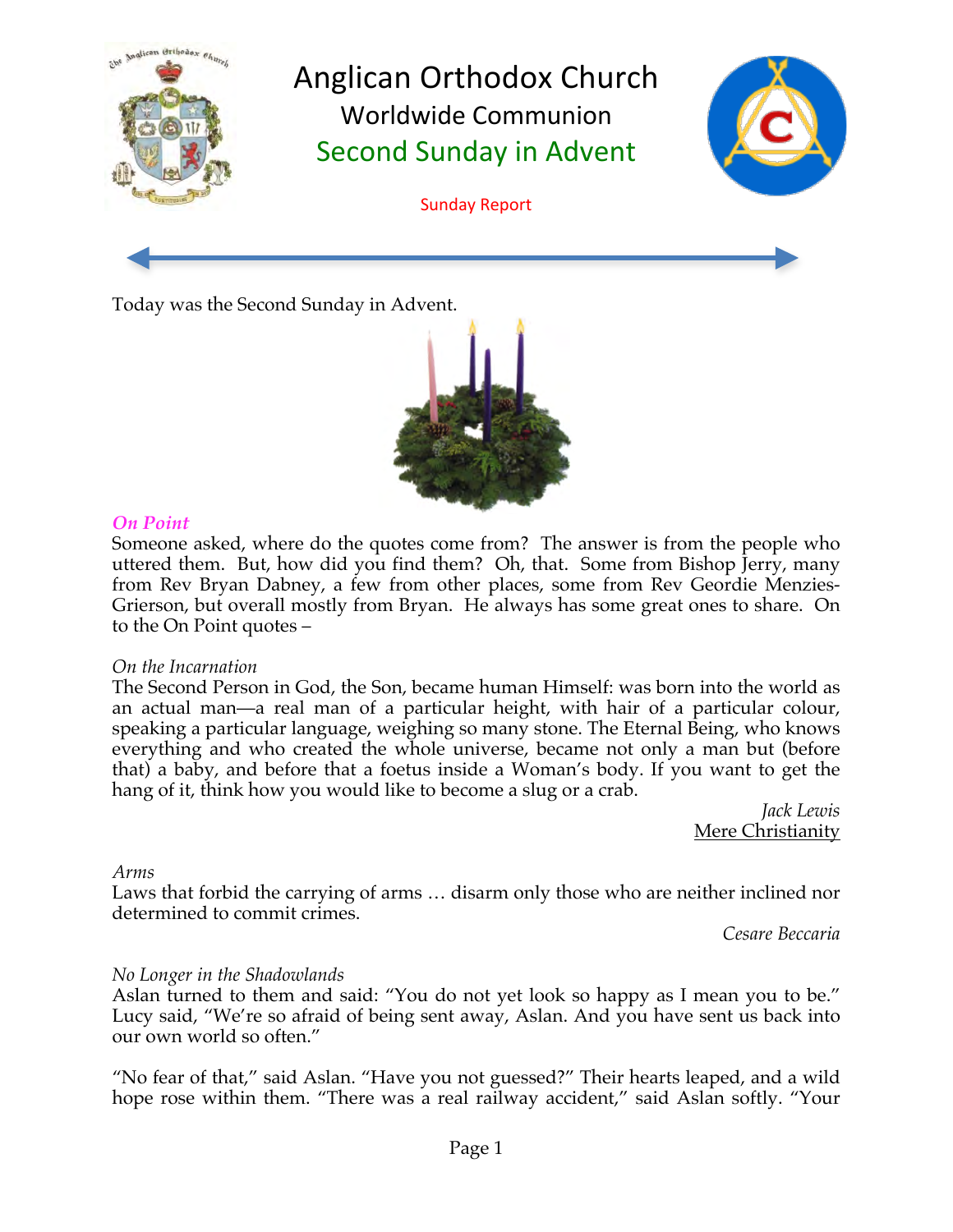father and mother and all of you are—as you used to call it in the Shadowlands— dead. The term is over: the holidays have begun. The dream is ended: this is the morning."

And as He spoke He no longer looked to them like a lion; but the things that began to happen after that were so great and beautiful that I cannot write them. And for us this is the end of all the stories, and we can most truly say that they all lived happily ever after. But for them it was only the beginning of the real story. All their life in this world and all their adventures in Narnia had only been the cover and the title page: now at last they were beginning Chapter One of the Great Story which no one on earth has read: which goes on forever: in which every chapter is better than the one before.

*Jack Lewis* The Last Battle

#### *On the Incarnation*

The Second Person in God, the Son, became human Himself: was born into the world as an actual man—a real man of a particular height, with hair of a particular colour, speaking a particular language, weighing so many stone. The Eternal Being, who knows everything and who created the whole universe, became not only a man but (before that) a baby, and before that a foetus inside a Woman's body. If you want to get the hang of it, think how you would like to become a slug or a crab.

*Jack Lewis* Mere Christianity

Heaven and earth shall pass away: but my words shall not pass away.

*Mark 13:31*

I am come a light into the world, that whosoever believeth on me should not abide in darkness.

*St. John 12:46*

There is a common, worldly kind of Christianity in this day, which many have, and think they have enough—a cheap Christianity which offends nobody, and requires no sacrifice—which costs nothing, and is worth nothing.

> *JC Ryle* 19<sup>th</sup> century Anglican bishop and author Holiness, p. 204

Death is... a return from exile, a going home to the many mansions where the loved ones already dwell. The distance between glorified spirits in heaven and militant saints on earth seems great; but it is not so. We are not far from home— a moment will bring us there... When the eyes close on earth they open in heaven.

*Charles H. Spurgeon* 19<sup>th</sup> century English Baptist theologian and author Morning and Evening, p. 222

### *Propers*

Each Sunday there are Propers: special prayers and readings from the Bible. There is a Collect for the Day; that is a single thought prayer, most written either before the refounding of the Church of England in the 1540s or written by Bishop Thomas Cranmer, the first Archbishop of Canterbury after the re-founding.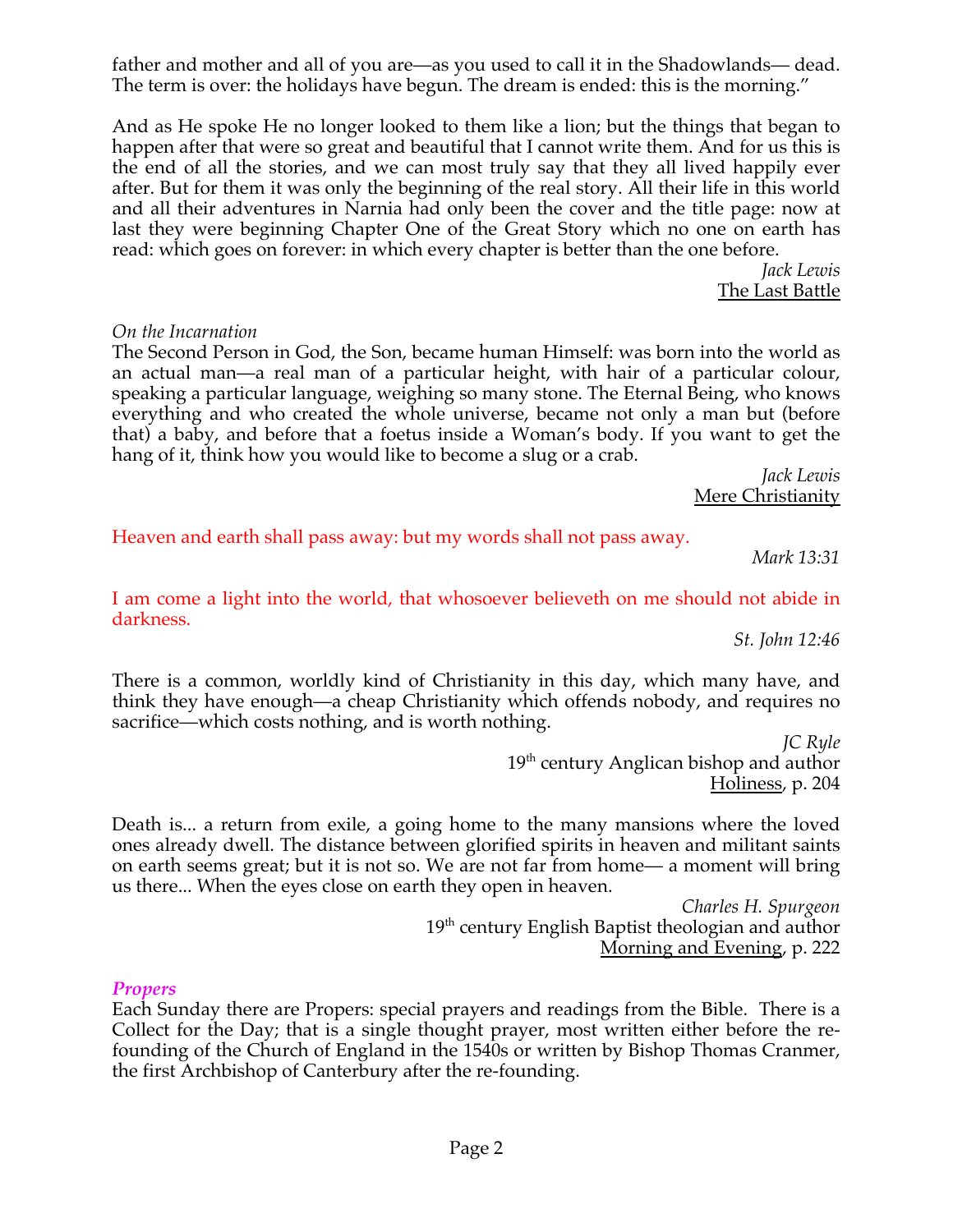The Collect for the Day is to be read on Sunday and during Morning and Evening Prayer until the next Sunday. The Epistle is normally a reading from one of the various Epistles, or letters, in the New Testament. The Gospel is a reading from one of the Holy Gospels, Matthew, Mark, Luke and John. The Collect is said by the minister as a prayer, the Epistle can be read by either a designated reader (as we do in our church) or by one of the ministers and the Holy Gospel, which during the service in our church is read by an ordained minister.

The propers are the same each year, except if a Red Letter Feast, that is one with propers in the prayerbook, falls on a Sunday, then those propers are to be read instead, except in a White Season, where it is put off. Red Letter Feasts, so called because in the Altar Prayerbooks the titles are in red, are special days. Most of the Red Letter Feasts are dedicated to early saints instrumental in the development of the church, others to special events. Some days are particularly special and the Collect for that day is to be used for an octave (eight days) or an entire season, like Advent or Lent.

The Propers are found on Page 92-93, with the Collect first:

# The Second Sunday in Advent

*The Collect.*

**LESSED** Lord, who hast caused all holy Scriptures to be written for our learning; **B** LESSED Lord, who hast caused all holy Scriptures to be written for our learning;<br>Grant that we may in such wise hear them, read, mark, learn, and inwardly digest them, that by patience and comfort of thy holy Word, we may embrace, and ever hold fast, the blessed hope of everlasting life, which thou hast given us in our Saviour Jesus Christ. Amen.

The Collect for the First Sunday in Advent can be found on Page 90:

#### The First Sunday in Advent *The Collect.*

**LMIGHTY** God, give us grace that we may cast away the works of darkness, and **A LMIGHTY** God, give us grace that we may cast away the works of darkness, and put upon us the armour of light, now in the time of this mortal life, in which thy Son Jesus Christ came to visit us in great humility; that in the last day, when he shall come again in his glorious majesty to judge both the quick and the dead, we may rise to the life immortal, through him who liveth and reigneth with thee and the Holy Ghost, now and ever. Amen.

¶ This Collect is to be repeated every day, after the other Collects in Advent, until Christmas Day.

The Epistle for today came from Paul's letter to the Romans, the Fifteenth Chapter, beginning at the Fourth Verse.

Paul tells us the scriptures up to that time were written that we might have hope. He now reminds us to treat each other the way Jesus treated those about him, to open our hearts to each other as Jesus opened His. The promise of Jesus was not to Jews only, but to all people (Gentiles). Paul tells us Jesus Christ was a minister of … the truth of God, to confirm the promises made unto the fathers: and that the Gentiles might glorify God for his mercy; as it is written, For this cause I will confess to thee among the Gentiles, and sing unto thy name. And again he saith, Rejoice, ye Gentiles, with his people. And again, Praise the Lord, all ye Gentiles; and laud him, all ye people."

He reminds us of the writing of Esaias, "There shall be a root of Jesse, and he that shall rise to reign over the Gentiles; in him shall the Gentiles trust." Paul leaves with the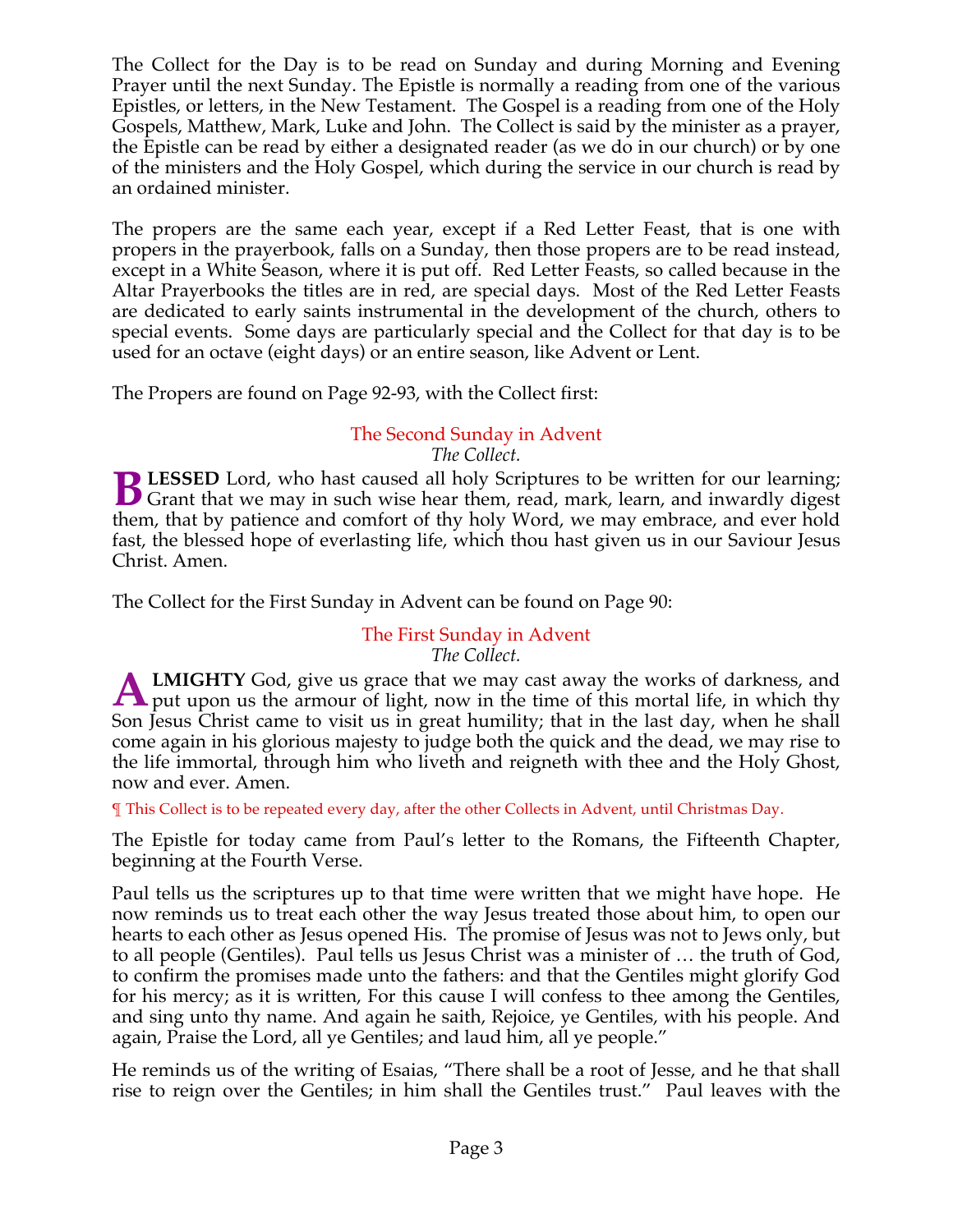blessing, "Now the God of hope fill you with all joy and peace in believing, that ye may abound in hope, through the power of the Holy Ghost."

**T** hatsoever things were written aforetime were written for our learning, that we through patience and comfort of the scriptures might have hope. Now the God of patience and consolation grant you to be likeminded one toward **A** hatsoever things were written aforetime were written for our learning, that we through patience and comfort of the scriptures might have hope. Now the God of patience and consolation grant you to be likeminded one towa God, even the Father of our Lord Jesus Christ. Wherefore receive ye one another, as Christ also received us to the glory of God. Now I say that Jesus Christ was a minister of the circumcision for the truth of God, to confirm the promises made unto the fathers: and that the Gentiles might glorify God for his mercy; as it is written, For this cause I will confess to thee among the Gentiles, and sing unto thy name. And again he saith, Rejoice, ye Gentiles, with his people. And again, Praise the Lord, all ye Gentiles; and laud him, all ye people. And again, Esaias saith, There shall be a root of Jesse, and he that shall rise to reign over the Gentiles; in him shall the Gentiles trust. Now the God of hope fill you with all joy and peace in believing, that ye may abound in hope, through the power of the Holy Ghost.

The Gospel for today came from the Gospel according to Saint Luke, the Twenty-First Chapter, beginning at the Twenty-Fifth Verse. In preparation for our recollection of the First Coming, the Nativity, we read St. Luke's description of the Second Coming, "and there shall be signs in the sun, and in the moon, and in the stars; and upon the earth distress of nations, with perplexity; the sea and the waves roaring; men's hearts fail-ing them for fear, and for looking after those things which are coming on the earth: for the powers of heaven shall be shaken. And then shall they see the Son of man coming in a cloud with power and great glory. And when these things begin to come to pass, then look up, and lift up your heads; for your redemption draweth nigh. And he spake to them a parable; Behold the fig tree, and all the trees; when they now shoot forth, ye see and know of your own selves that summer is now nigh at hand. So likewise ye, when ye see these things come to pass, know ye that the kingdom of God is nigh at hand."

As clear as the Second Coming will be, so was the First Coming to those who would see and hear it. Once again, we are reminded that there are none so blind as those who will not see and none so deaf as those who will not hear.

Can you see Him? Will you hear Him?

nd there shall be signs in the sun, and in the moon, and in the stars; and upon the earth distress of nations, with perplexity; the sea and the waves roaring; men's hearts failing them for fear, and for looking after those things which are coming on the earth: for the powers of heaven shall be shaken. And then shall they see the Son of man coming in a cloud with power and great glory. And when these things begin to come to pass, then look up, and lift up your heads; for your redemption draweth nigh. And he spake to them a parable; Behold the fig tree, and all the trees; when they now shoot forth, ye see and know of your own selves that summer is now nigh at hand. So likewise ye, when ye see these things come to pass, know ye that the kingdom of God is nigh at hand. Verily I say unto you, This generation shall not pass away, till all be fulfilled. Heaven and earth shall pass away: but my words shall not pass away.  $\overline{\mathbf{A}}$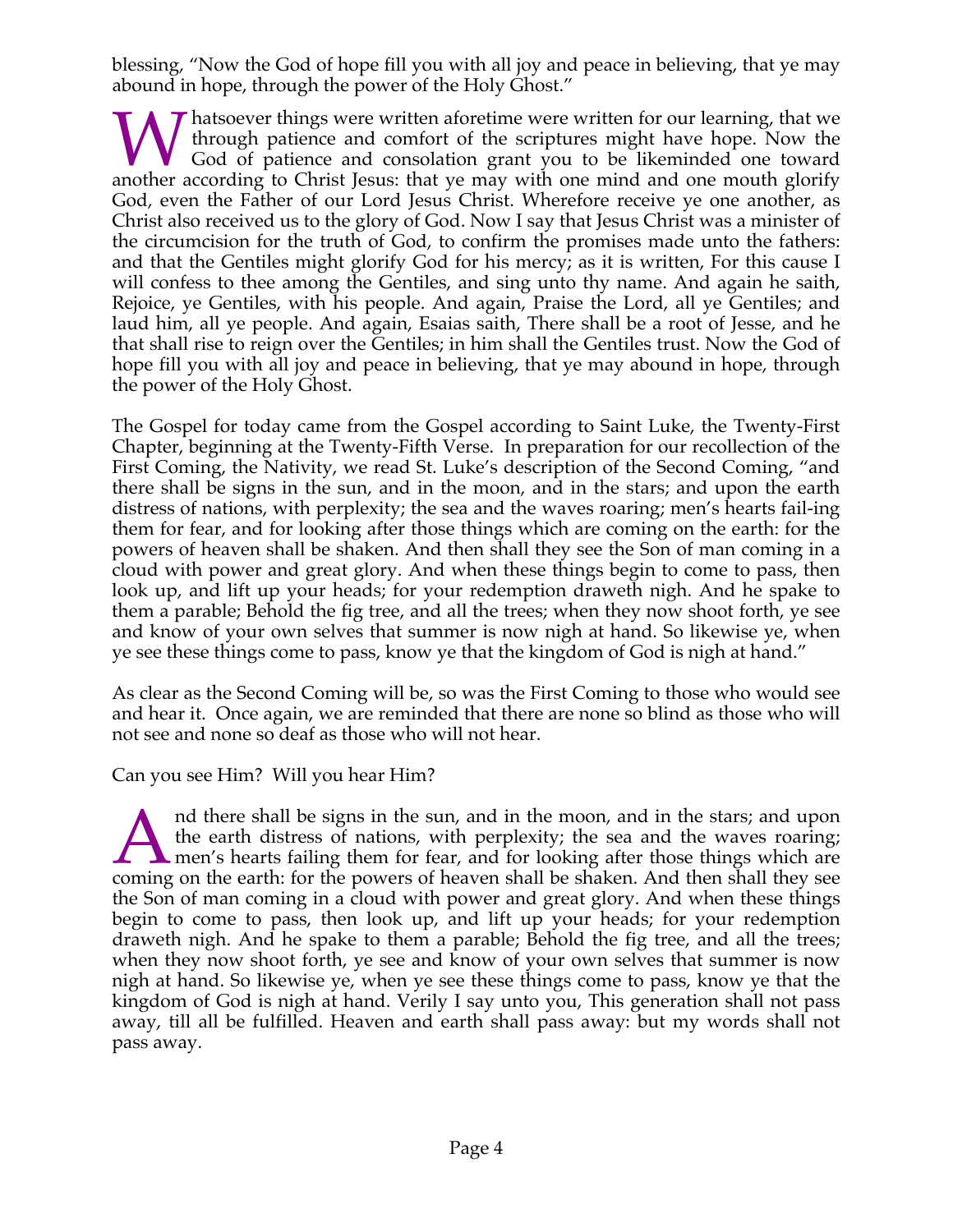#### *Sermon - Rev Jack Arnold Church of the Faithful Centurion - Descanso, California*

Today's sermon brought the Collect, Epistle and Gospel together and is partly contained in the forewords above.

#### The Second Sunday in Advent *The Collect.*

**LESSED** Lord, who hast caused all holy Scriptures to be **B** LESSED Lord, who hast caused all holy Scriptures to be written for our learning; Grant that we may in such wise hear them, read, mark, learn, and inwardly digest them, that by patience and comfort of thy holy Word, we may embrace, and ever hold fast, the blessed hope of everlasting life, which thou hast given us in our Saviour Jesus Christ. Amen.

#### The First Sunday in Advent *The Collect.*



**LMIGHTY** God, give us grace that we may cast away the works of darkness, and put upon us the armour of light, now in the time of this mortal life, in which thy Son Jesus Christ came to visit us in great humility; that in the last day, when he shall come again in his glorious majesty to judge both the quick and the dead, we may rise to the life immortal, through him who liveth and reigneth with thee and the Holy Ghost, now and ever. Amen. **A**

¶ This Collect is to be repeated every day, after the other Collects in Advent, until Christmas Day.

The Collect and the Epistle and the Gospel all tell us we are to learn from Scripture and to place our hope and trust in God, not man. They tell us God provided Scripture so that we might learn from the history of old believers in the Old and New testament. As the saying goes, if we do not learn from history we are doomed to repeat it. It is the same with Scripture; for much of Scripture is history.

We are to use Scripture for our learning so we might become wiser through the Holy Spirit, whose guidance as we read and study Scripture will allow us to come to a fuller understanding of the meaning it should have in our daily lives. The guidance of the Holy Spirit is necessary to help us implement the concepts found in Scripture in our day to day lives.

If we try to live our lives, or for that matter write our sermons, without the guidance of the Holy Ghost, we will be for naught. We have to understand what we are preaching; to live what we are preaching, in order for our faith to have any meaning. We have to live what we preach, other wise we become hypocrites. There are too many preachers out there who preach a nice message but ultimately they do not live that message which they preach.

If we do not have understanding or act upon our preaching, how can we ask others to follow God, when we ourselves are not? We must strive to avoid hypocrisy, to live a geniune live following His commandments He has set for us and to be a beacon to guide others to Him. We are not an icon or image of Him, but merely pathfinders, and once we have found the path, we guide others to Him. We do not posess any special powers as ministers of the Lord, except as we have the Holy Ghost within us, directing us. And that special power is not of our own to claim, but He who sent Him. We are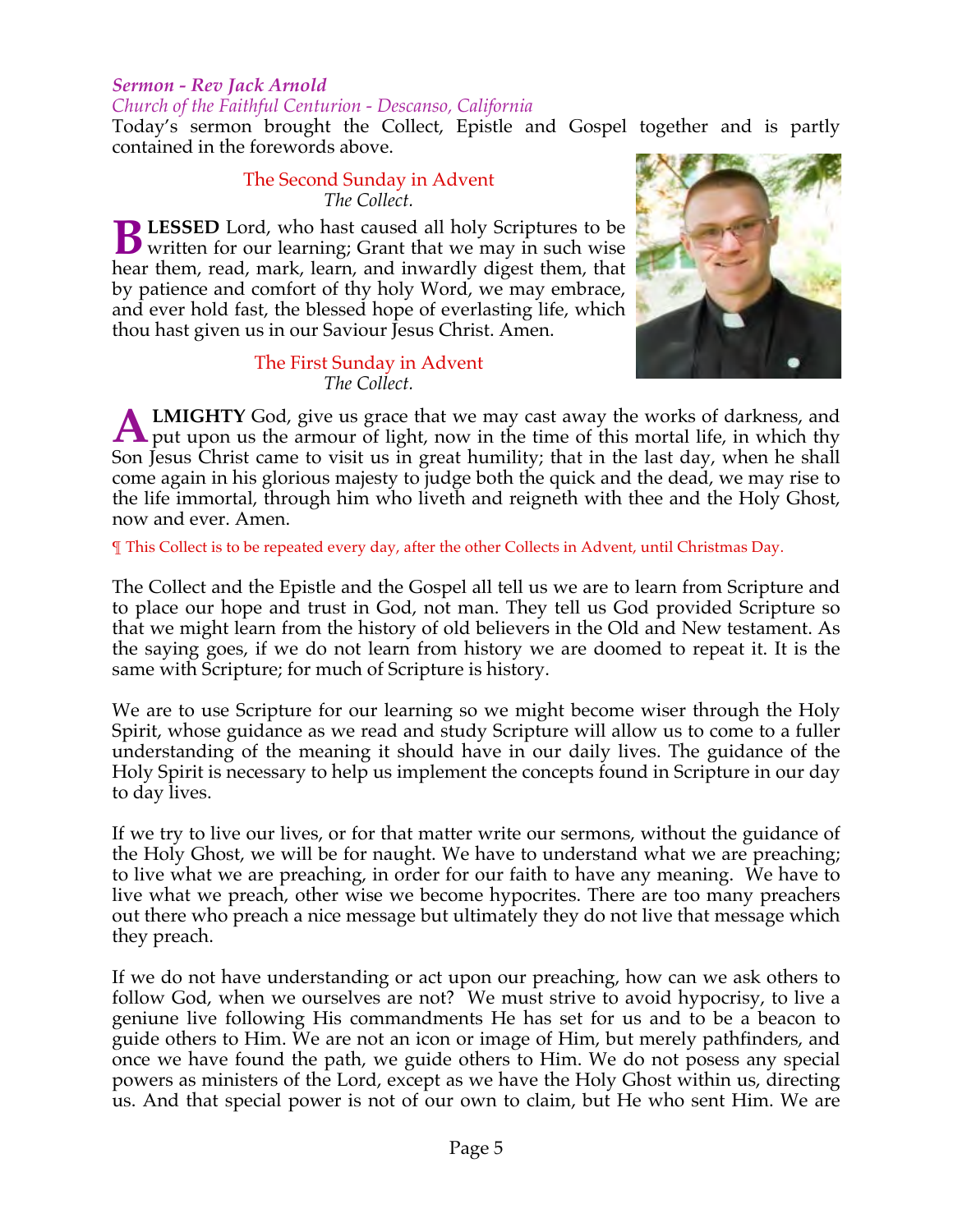merely being allowed to have Him within us and we should not boast of any deeds done with His Inspiration, but must simply point back to the source who sent Him. He works not only in ministers, but in each and every member of the church. For, each of us is an emissary of Christ to the world.

He gives each of us in His Church special talents, so members of the Church may use these talents in conjunction with one another to bring people to Christ. As in a professional workplace, each member of the Church has a special talent, that used in conjunction with other people with each of their own talents, can be used together to bring people to Christ. If we all work together, with the help of the Holy Spirit, there is not much beyond our capability. We become an unstoppable spiritual force, with the Holy Ghost within each and every one of us, working for the glory of the Father here on Earth. For the Church is a team, each and everyone in it, the clergy and the lay people all having the common goals of spreading the Gospel to those who are in need of it and tending to those who need help. This is all done with reading and applying the precepts of Scripture with the help of the Holy Ghost.

We must act upon the words of Scripture and the sermons we hear, so our faith will be manifest to all of those watching us. We will make mistakes and sin, as we are imperfect beings; if we admit our wrongdoings to God, and come back to Him, all shall be forgiven and we shall have another fresh slate, on which to start anew.

In the Epistle, Paul tells us Scripture was written that we might have hope, even in times of darkness. Times like these with unbelievers in high places doing their best to defile and ridicule our faith can try our souls. We must treat others as Christ taught us, with respect and humility, no matter our personal feelings/opinion on them and how they conduct their lives. If we are kind to them, we may plant a seed in their lives for the better, causing perhaps a change for the better in them. We do not know what impact our actions may have in the future; we can only hope they may influence an individual for the better. It takes a while for seeds to germinate and grow into large and wondrous trees, it is the same with the seeds we plant spiritually. We have no idea what our actions will inspire others to do. That is also why we need to be extremely careful in how our actions influence others. We want to be a positive influence, rather than a negative one.

This is where applying *the love thy neighbor as thyself* concept plays a big part. For if we follow Christ's Summary of the Law, then our actions are more likely to cause a positive impact on others around us, rather than if we follow ourselves instead of the Holy Ghost, wherein we are more likely to cause a negative impact to others around us.

Turning to the Gospel, Saint Luke describes the signs of the Second Coming and how we are to prepare for it. We are not to be caught unaware of the signs; if we read the signs, then we shall be prepared to meet our Lord and Saviour Jesus Christ. At the same time remember Christ's words in Matthew 24:36 - *But of that day and hour knoweth no man, no, not the angels of heaven, but my Father only.* This means every day we have to be active in our faith, and not brain and faith dead like so many around us today. We have to be spritually aware of our spiritual surroundings, much as a good and safe driver/motorcyclist must be aware of the cars around him and possible hazards in the road at all times.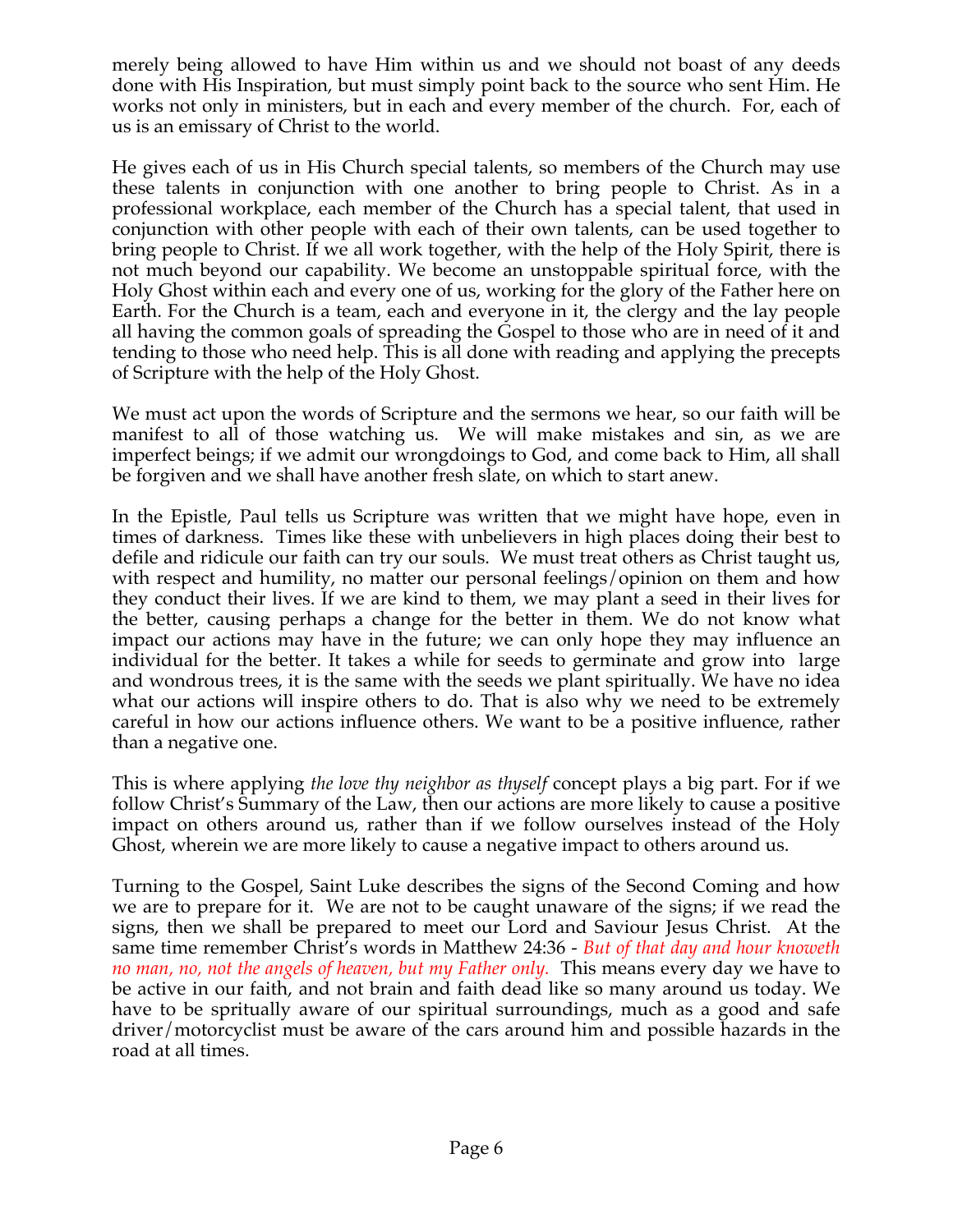We have to use the tools given to us by God; Scripture, our faith and our friends in the faith to combat the evils of this world. We must do our best to make this world the best place we can. If we study, digest and use Scripture in faith, we will have hope in these times of darkness; we will go forth and spread Good News, which will give us satisfaction and hope for people, therefore renewing our spirit and vigor and the knowledge that in the end we will triumph, will fill our hungry spirits. It will renew our sense of purpose and redirect our focus outward instead of inward.

Our hungry spirits will be satisified by God's Goodness and His Word and His Love, of which He has infinite capacity; nobody is stealing anybody else's share, as God has more than plenty to go around for all of us! In fact, the more of God's Love you take, the more there is for others! So we must concentrate then on sharing the Gospel and God's love, so others might finally find true happiness, as we find ours, in serving the Lord for the rest of our days. We also have to concentrate on living a genuine Christian life and not a shallow Christian life; showing the way to Christ for others to see and follow.

The common theme through the Collect, Epistle and Gospel is that if we have hope and trust in God, we must dread naught, and carry on, empowered through them in our daily lives here on Earth until we are called to our heavenly home. These are actions we must take not mere thoughts or words, actual actions!

Heaven is at the end of an uphill trail. The easy downhill trail does not lead to the summit.

The time is now, not tomorrow. The time has come, indeed. How will you ACT?

It is by our actions we are known.

# **Be of God - Live of God - Act of God**

### *Roy Morales-Kuhn, Bishop and Pastor - Paul's Anglican Church - Anglican Orthodox Church*

Bishop Roy is pastor of the biggest AOC parish West of the Mississippi and is in charge of the Diocese of the Epiphany, as well as South America.

**Second Sunday in Advent** *Birth of Jesus Foretold* Psalm 25 • Isaiah 55 • Luke 1:26-56 4 December 2016, Anno Domini

### The Second Sunday in Advent *The Collect.*

**LESSED** Lord, who hast caused all holy **B** LESSED Lord, who hast caused all holy Scriptures to be written for our learning; Grant that we may in such wise hear them, read, mark, learn, and inwardly digest them, that by patience and comfort of thy holy Word, we may embrace, and ever hold fast, the blessed hope of everlasting life, which thou hast given us in our Saviour Jesus Christ. *Amen*.

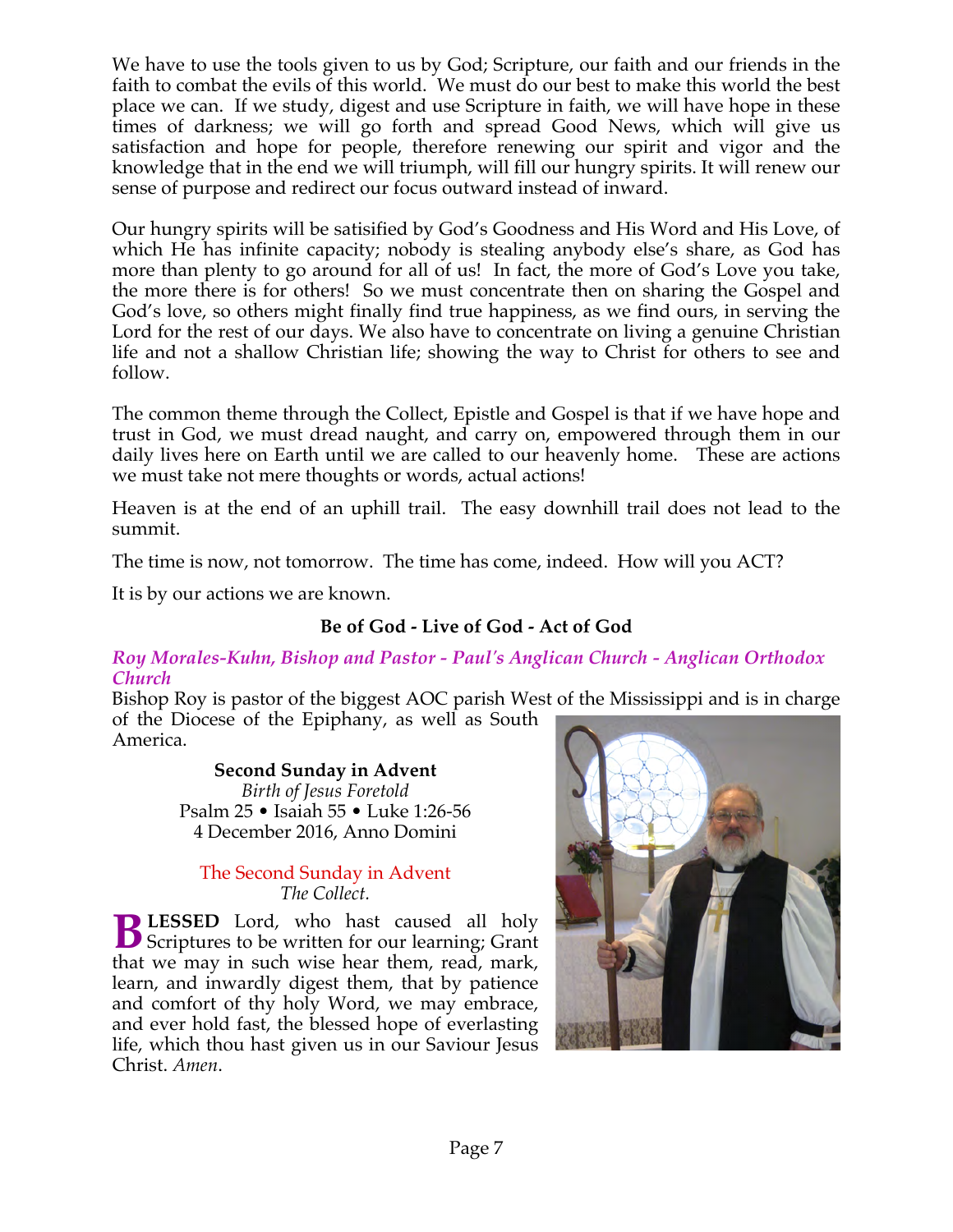#### The First Sunday in Advent *The Collect.*

**LMIGHTY** God, give us grace that we may cast away the works of darkness, and **A LMIGHTY** God, give us grace that we may cast away the works of darkness, and put upon us the armour of light, now in the time of this mortal life, in which thy Son Jesus Christ came to visit us in great humility; that in the last day, when he shall come again in his glorious majesty to judge both the quick and the dead, we may rise to the life immortal, through him who liveth and reigneth with thee and the Holy Ghost, now and ever. *Amen*.

¶ This Collect is to be repeated every day, after the other Collects in Advent, until Christmas Day.

This is the time of the year that we look forward to the celebration of the birth of Christ. It was in the period of the early church that began the idea of setting aside four Sundays just before Christmas, or as it was called the Nativity, to help us prepare for this momentous event.

This four Sunday study period, with Old and New Testament readings, hymns, carols, and sermons focusing on this period would take on the name of Advent. Advent is a term from the Latin which means "that which is to come". Now what is interesting about this period, the first two Sundays focus on the prophetic nature and period that would herald the coming Savior. Many Old Testament passages would be read and studied to show how the birth of Jesus Christ was foretold many centuries before his birth. We can find references to the birth of Christ in Isaiah, Joel, Malachi, and several other minor prophets in the Old Testament. So when Dr. Luke, a Greek medical doctor, writes the account of the birth of Christ, he is being inspired by the Holy Spirit to record what had already been foretold so many centuries earlier. The third and fourth Sundays in Advent focus on both our personal preparation for His coming and on his return to earth as King of Kings and Lord of Lords. So during this period of reflection, interestingly at the end of our calendar year, we reflect on the past, present, and the future.

Remember the disciples asked Christ, "When will you establish your kingdom?"

Jesus replied, "*My kingdom was, is now, and is to come*." If you look at that passage, he is telling us that his kingdom has always been. The physical kingdom, established on the new earth, newly created in perfection, is to come. Not to get into any controversy, but we must understand that even Jesus, before his death, burial, and resurrection, stated as to the fact of the second coming: "

We should not spend endless hours trying to figure out the mind and time schedule of God, by setting hours, dates, eras, dispensations for the coming of Christ. It should suffice us to say, He is coming again. Only the Father knows the time and era.

Now focusing on the first Advent, we know in time and history, Jesus Christ was born; that is a fact. Contrary to what secular historians try to warp, or explain away there was a man named Jesus, who was reported by secular sources, to have lived and stirred up the people in the area we now know as Israel. Some miracles were reported, and other events of his life, so definitely was his existence noted. This should not be an issue, the Bible has proven many a secular historian, anthropologist, and archeologist wrong, as more and more evidence is found by modern archeologist.

Now let us go to the Biblical record and read about Jesus first coming.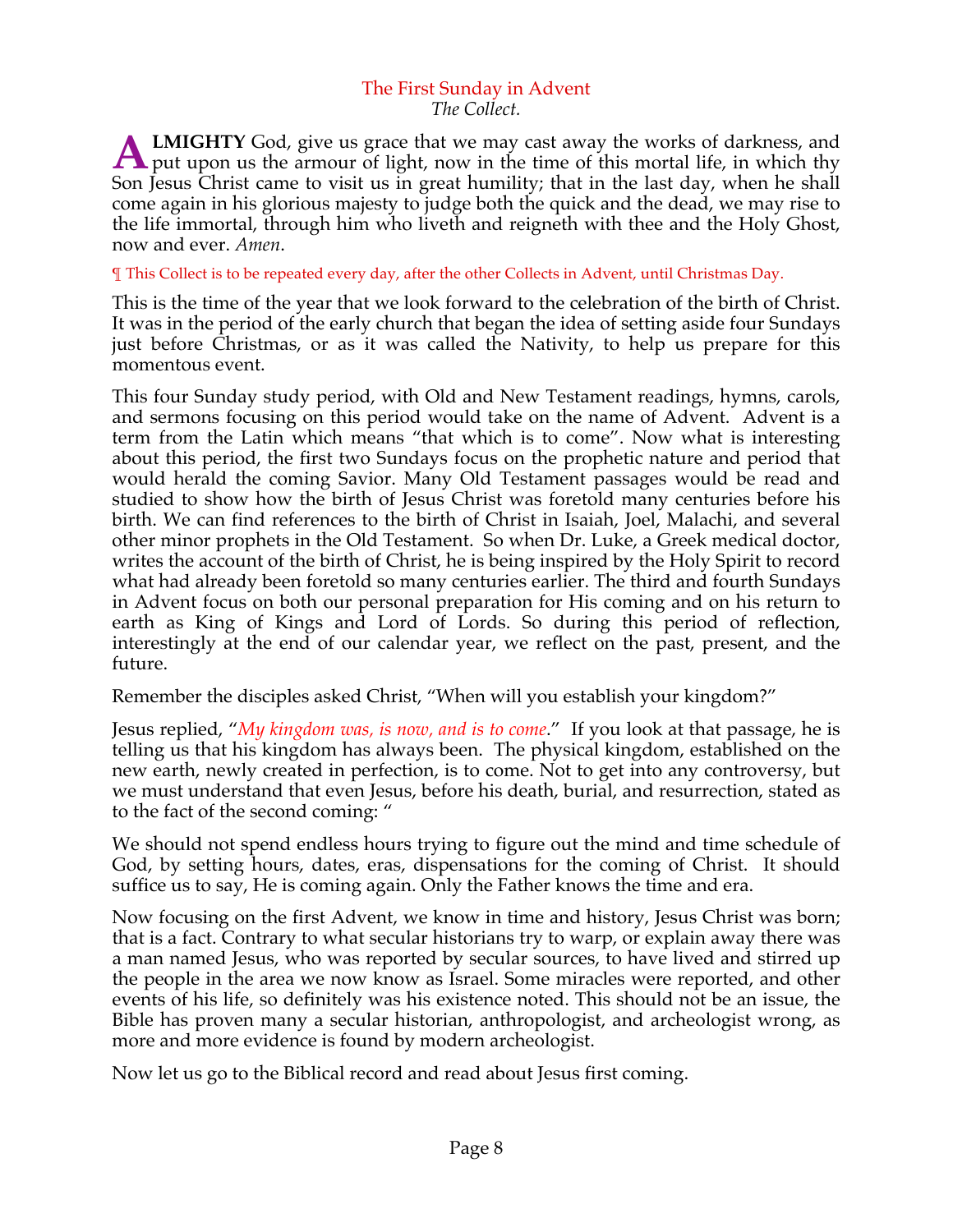26And in the sixth month the angel Gabriel was sent from God unto a city of Galilee, named Nazareth,

27To a virgin espoused to a man whose name was Joseph, of the house of David; and the virgin's name was Mary.

28And the angel came in unto her, and said, Hail, thou that art highly favoured, the Lord is with thee: blessed art thou among women.

29And when she saw him, she was troubled at his saying, and cast in her mind what manner of salutation this should be.

<sup>30</sup> And the angel said unto her, Fear not, Mary: for thou hast found favour with God.

31And, behold, thou shalt conceive in thy womb, and bring forth a son, and shalt call his name Jesus.

<sup>32</sup> He shall be great, and shall be called the Son of the Highest: and the Lord God shall give unto him the throne of his father David:

33And he shall reign over the house of Jacob for ever; and of his kingdom there shall be no end.

34Then said Mary unto the angel, How shall this be, seeing I know not a man?

35 And the angel answered and said unto her, The Holy Ghost shall come upon thee, and the power of the Highest shall overshadow thee: therefore also that holy thing which shall be born of thee shall be called the Son of God.

36And, behold, thy cousin Elisabeth, she hath also conceived a son in her old age: and this is the sixth month with her, who was called barren.

37 For with God nothing shall be impossible.

Notice how Mary responds to all this information Gabriel gives to her. She did not completely understand the process, but she took the heavenly messenger's announcement to heart. She understood that as a child of God she needed to be obedient to his Word.

38And Mary said, Behold the handmaid of the Lord; be it unto me according to thy word. And the angel departed from her.

Now Mary has the Word and she is with child, she goes to visit her older cousin Elizabeth. This visit not only certifies what is happening to Mary, but it also confirms the prophetic happenings concerning the miraculous birth of John. His mother, Elizabeth had never had any children, she was much older when the angel told her husband that they would have a son, to be named John. He would be the herald who was foretold in the book of Isaiah. "A voice in the wilderness, calling for repentance, making the way for the coming One who will take away the sins of the world".

39And Mary arose in those days, and went into the hill country with haste, into a city of Juda;

40And entered into the house of Zacharias, and saluted Elisabeth.

41And it came to pass, that, when Elisabeth heard the salutation of Mary, the babe leaped in her womb; and Elisabeth was filled with the Holy Ghost:

42And she spake out with a loud voice, and said, Blessed art thou among women, and blessed is the fruit of thy womb.

43And whence is this to me, that the mother of my Lord should come to me?

<sup>44</sup> For, lo, as soon as the voice of thy salutation sounded in mine ears, the babe leaped in my womb for joy.

Here is the confirmation, by Elizabeth, all that has been taking place is of the Lord. It was foretold many hundreds of years earlier, is now coming true. This is within a six month period of time, notice that all of this begins to happen very rapidly, once the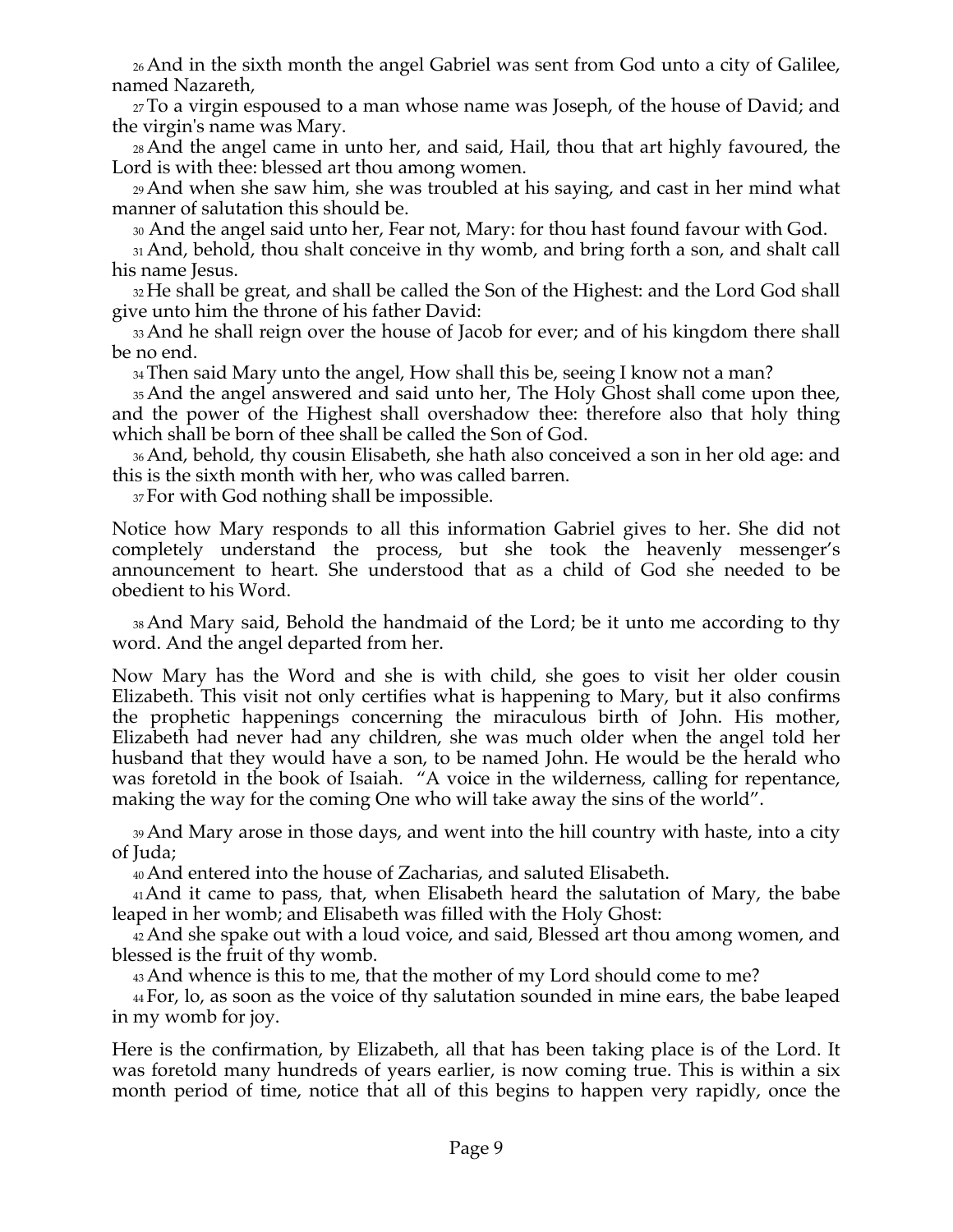message is revealed. Now Jesus will grow up as a human would until the time was right for his ministry {according to Jewish tradition a man became an elder around the age of 30, this was the approximate age of Jesus when he was baptized and began his ministry. This ministry will only cover about 3 ½ years and encompass only some 80 miles around his home town. But that ministry will have eternal consequences for all mankind. Finally the salvation promised at the Garden is revealed. Finally we can put off our sins and accept Jesus Christ as Lord and Savior of our souls, we can be forever alive in Him, all because the little baby born to a virgin that chilly night so many years ago. Elizabeth gives Mary that final thought to ponder in the form of a blessing.

<sup>45</sup> And blessed is she that believed: for there shall be a performance of those things which were told her from the Lord.

46And Mary said, My soul doth magnify the Lord,

47And my spirit hath rejoiced in God my Saviour.

<sup>48</sup> For he hath regarded the low estate of his handmaiden: for, behold, from henceforth all generations shall call me blessed.

Now let us go out this day remembering what Jesus did for us, when he first came to earth, as a tiny little child, to grow up and live amongst his own, to one day suffer, die, be buried and finally rise again in newness of life three days later, in the glorious resurrection, that guarantees our resurrection to eternal life. Let us focus on the real reason for this season, Jesus Christ the King, the Son of God, the Savior of mankind.

Let us pray.

**LESSED** be the Lord God of Israel; for he has visited and redeemed his people; and **h** Has raised up a mighty salvation for us, in the house of his son David; as he spoke that the month of his son David; as he spoke by the mouth of his holy prophets, which have been since the world began; that we should be save from our enemies, and from the hand of all that hate us. Glory be to the Father, and to the Son, and to the Holy Spirit; as it was in the beginning, is now, and ever shall be, world without end. *Amen* Luke 1:68-79 {*Benedictus* p. 14 BCP}



# *Rev Bryan Dabney of Saint John's Sunday Sermon*

We are fortunate to have Bryan's Sunday Sermon. If you want people to come to The Truth, you have to speak the truth, espouse the truth and live

the truth. This is really a good piece and I commend it to your careful reading.

## **Second Sunday in Advent**

In Luke 21, our Lord warned of impending catastrophe before his return. In verses 5-11, he spoke of the end times; while in verse 12, he prefaced his remarks concerning those events in the near term by saying But before all these they shall lay hands on you, persecute you... etc. (vv. 12-24). Our Lord wanted his disciples to know what was ahead of them in their lifetimes as well as what would transpire afterwards.

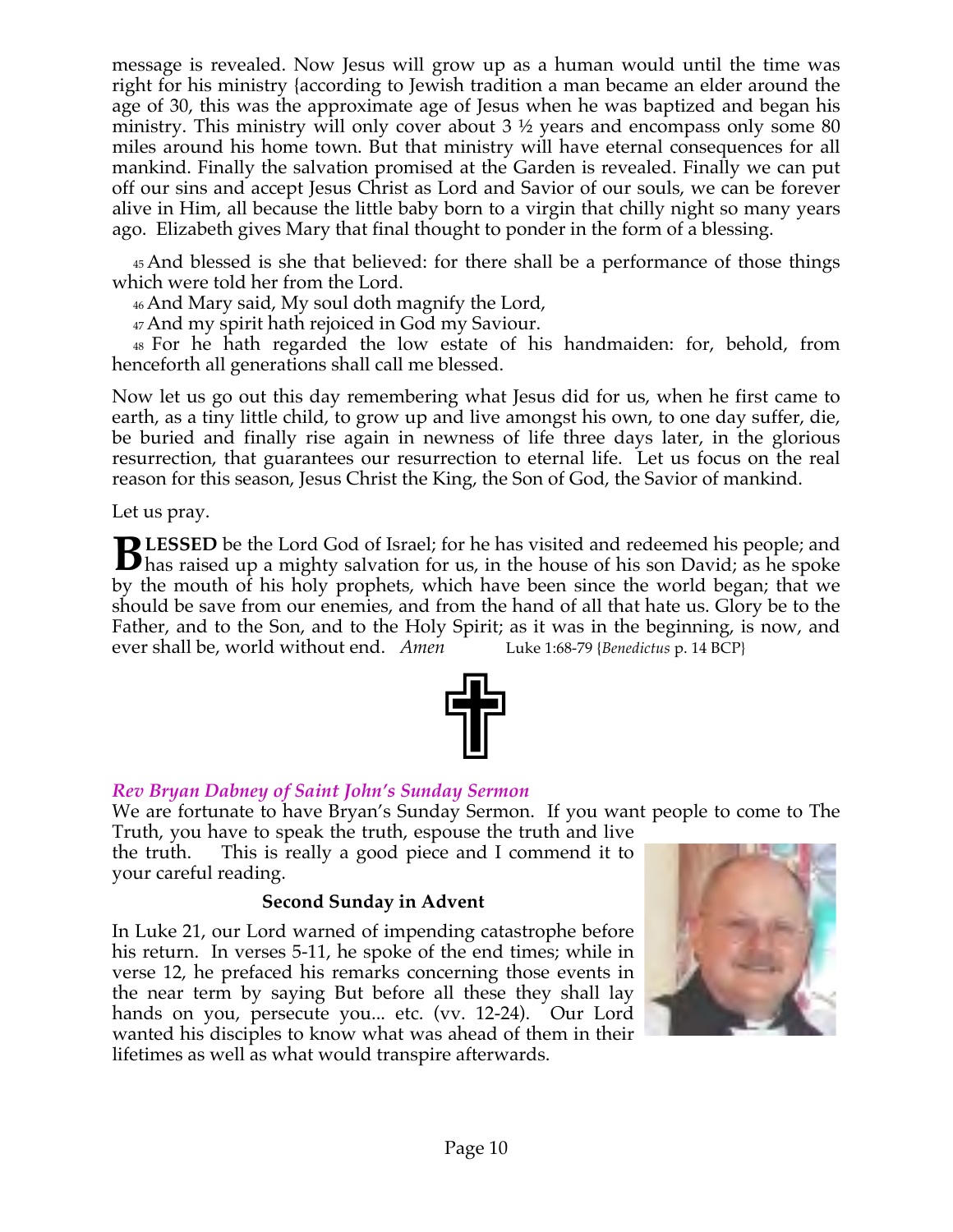Following his prophesying on the things which the disciples would face, our Lord then set forth the events which would immediately precede his second advent when he said, And there shall be signs in the sun, and in the moon, and in the stars; and upon the earth distress of nations, with perplexity; the sea and waves roaring; men's hearts failing them for fear, and for looking after those things which are coming on the earth: for the powers of heaven shall be shaken. And then shall they see the Son of man coming in a cloud with power and great glory (vv.25-27).

He further qualifies his remarks when said, And when these things begin to come to pass, then look up, and lift up your heads: for your redemption draweth nigh (v.28)). Clearly, our Lord wanted the apostles to know of those events which were soon to come upon them, as well as to warn future Christians to watch for the signs which will mark the beginning of the period known as the Great Tribulation (St. Matthew 24:21).

Our Lord then concluded his remarks about his second coming with these words, Watch ye therefore, and pray always, that ye may be accounted worthy to escape all these things that shall come to pass and to stand before the Son of Man (St. Luke 21:36). The Greek word ekpheugo means literally to flee, to seek safety in flight, or in the case of verse 36 of St. Luke's gospel, escape. Now you do not escape a bad situation by going through it. There is a difference between escaping and simply surviving. You escape by either being taken out of the way, such as Lot was taken out of Sodom, or by an exodus, such as the one in which the children of Israel left Egypt. You survive a situation by going through it, coming out alive much as Caleb and Joshua survived the forty year journey of the Israelites through the wilderness.

In St. Luke 21:36, Christ spoke of those who are worthy to avoid these events by a means of escape. In Revelation 3:10, he said, Because thou hast kept the word of my patience, I will keep thee from the hour of temptation which shall come upon all the world, to try them that dwell upon the earth. In St. Matthew 16:18, he stated that the devil shall not prevail against his church. The Scriptures tell us that during the Tribulation, the devil and his minions will hold sway upon the earth and will prevail over the saints (Revelation 13:1-[7]-18). If the church cannot be prevailed against by the devil, then the verses of Revelation 3:10 and St. Luke 21:28 and 36 have a fairly unambiguous meaning.

We have been commanded to watch for the coming of our Lord, all the while keeping ourselves, our souls and bodies under the control of the Holy Spirit. We are to fulfil our godly callings, not in slothfulness, but in works which are pleasing to God, utilizing the gifts which he has given each of us in his service. And because we have been so gifted, we know well that our Lord will judge us according to our works in his name. St. Paul warned in his first epistle to the Corinthians (3:13), Every man's work shall be made manifest: for the day shall declare it... Therefore, all true Christians are expected to be working Christians.

We are also expected to be his witnesses and ambassadors in this fallen world. A sound Christian witness ought to include not only the need for salvation; it should also include a sense of immediacy about it. As St. Paul observed, now is the accepted time...now is the day of salvation (II Corinthians 6:2). The imminency of Christ's return and the need for salvation requires substance to support our convictions. St. Paul's comforting remarks to the Thessalonians are a fit example: For God hath not appointed us to wrath, but to obtain salvation by our Lord Jesus Christ (I Thessalonians 5:9). We have been called to grace, and that grace is all sufficient.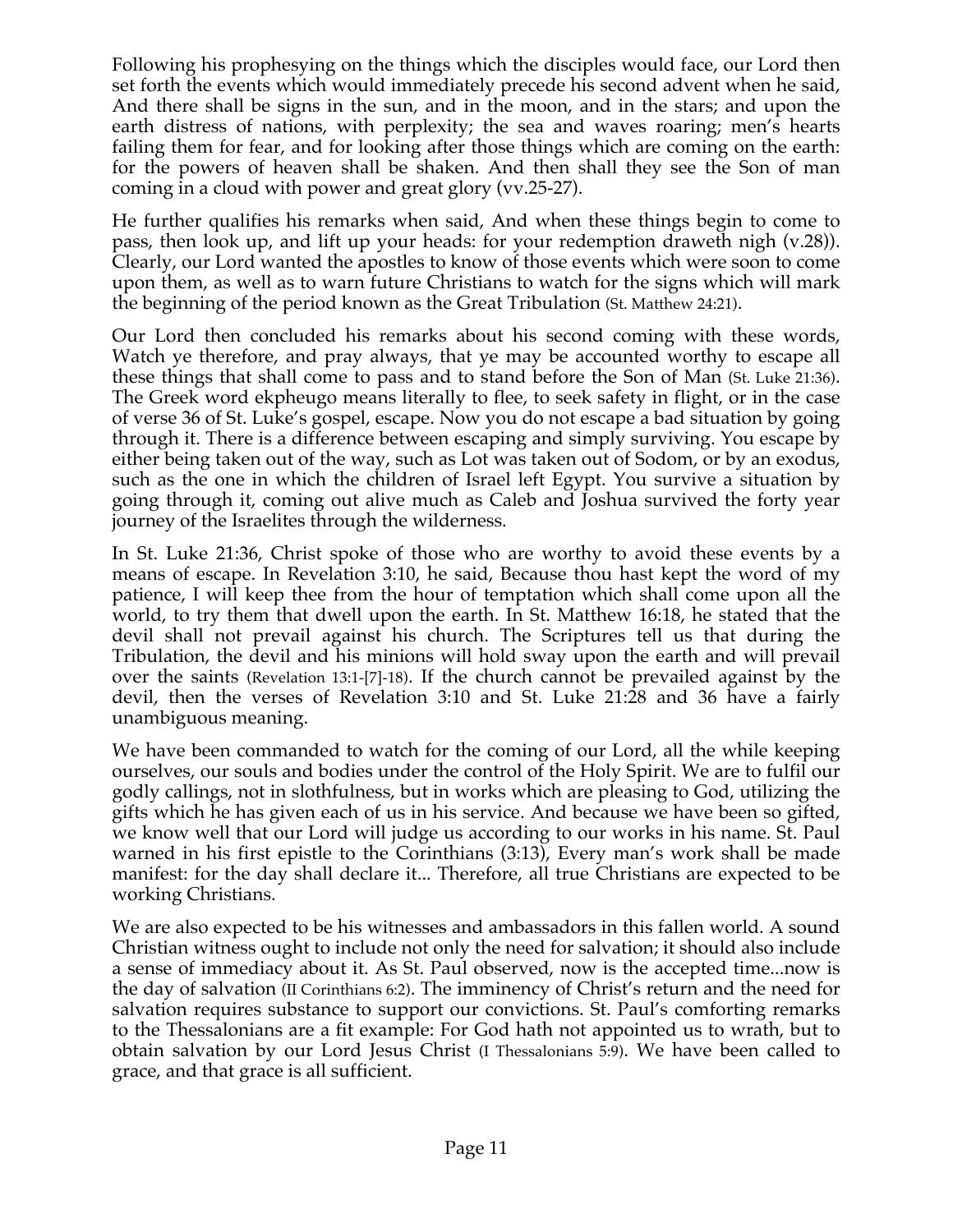There can be little doubt we are in the latter days for the headlines of any newspaper will validate such to the observant Christian. We have been told to watch and to "work" for the night is coming when man shall work no more." Let us then be mindful of the times so that our Lord does not catch us unawares when he returns. As he said in St. Matthew 24:46, Blessed is that servant, whom his lord when he cometh shall find [him] so doing.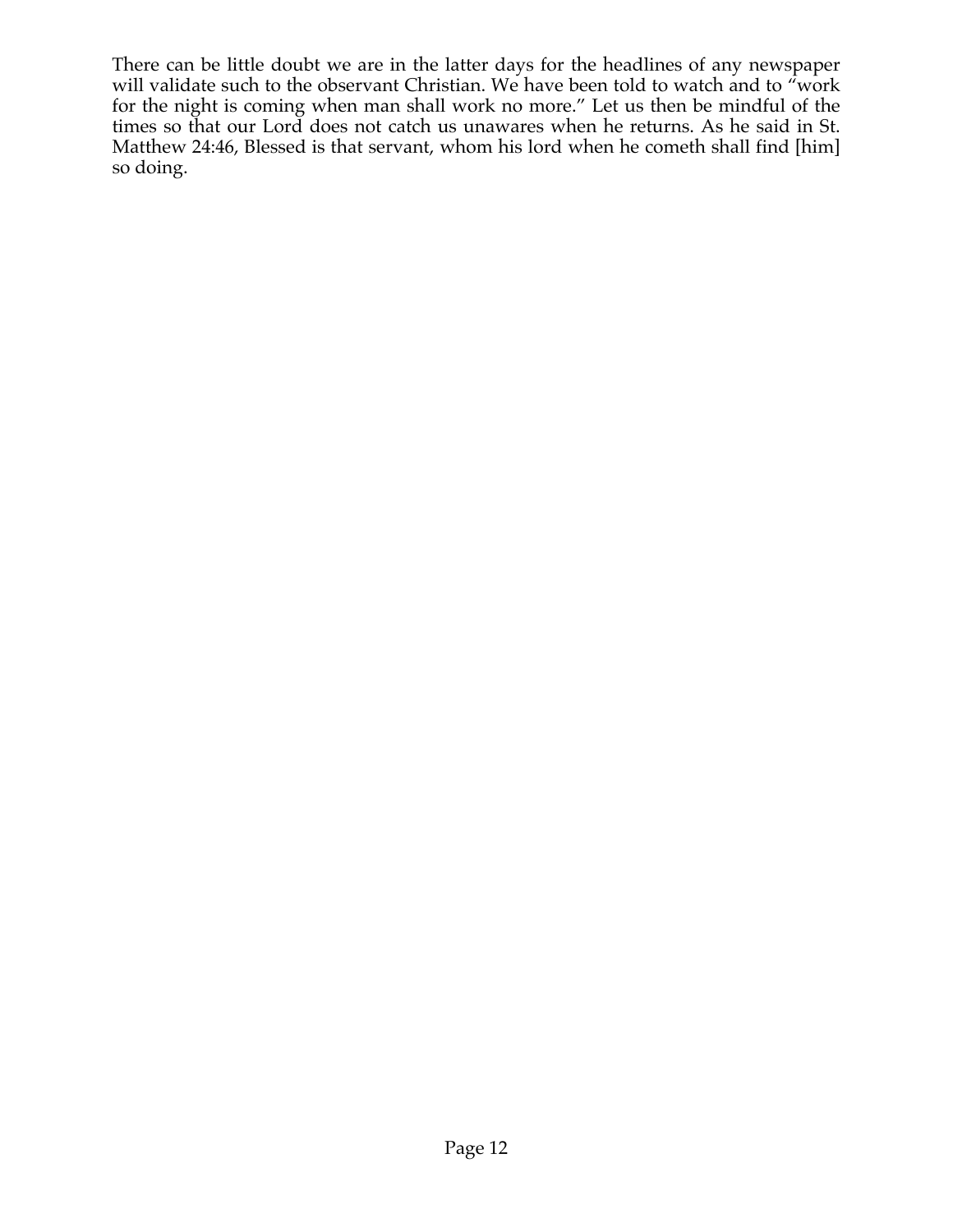Let us pray,

**TOLY** and gracious God, bless us with wise and understanding hearts that we **HOLY** and gracious God, bless us with wise and understanding hearts that we might properly comprehend thy word and, in turn, communicate the same to others; for this we ask in the name of our Lord and Saviour Jesus Christ. *Amen*.

Have a blessed week, Bryan+

## *After Church Hospitality*

We would like some pictures of your after service gatherings. Come on! Help out!

#### *People in our Prayers* - http://faithfulcenturionprayerteam.blogspot.com/ **Why? Prayer is an extremely important activity.**

It is not that God knows not our needs, for He surely does. Yet, Jesus commanded us to ask God for those same needs. In addition to the obvious of asking God for help, offering thanksgiving and the like, prayer helps us focus our thoughts on how we might do God's work.

The Prayer Team of the Anglican Orthodox Church was established to help our members and fellow Christians pray for those in need and to give thanks as well for the blessings we have been granted.

### **Who can be on the list? Do I have to be a member of the Anglican Orthodox Church to be prayed for?**

No! The only qualification to be on the list is that you want our prayer team to pray for you. We are Christians and are happy to pray for you, no matter who you are. If you want help from God, you are our kind of people.

### **What is the commitment from the prayer team?**

Each member of the team will pray for the desired outcome at last once per day.

### **How do I get myself or someone else on the prayer list?**

You can email one of the prayer team leaders: Jack - jack@faithfulcenturion.org or Dru dru@ faithfulcenturion.org, or call the office at (619) 659-3608 or fill out a prayer card at your church.

### **What should I ask for?**

Depends on what you want. Some people merely want God to be asked to heal their ills and be mentioned by their first name, others want a specific outcome and / or have more of their personal information known to the team. Ask for what you want. It is your desire and need for prayer the team is attempting to meet. For typical examples, see the list below.

### **Updating the Team**

If you are on our prayer list, or if you have submitted a person that you have asked us to pray for, please update one of the team members or Hap in person, by telephone or email. It helps to be able to pray specifically for these individuals including their specific needs; plus if they get better, it is nice to give thanks!

Please note that on the yellow (maybe green or orange if you get an old one) cards at church, you can ask that those to be prayed for have their names disseminated to the prayer team. Those names will be said in church and appear here. Or, you can ask that their names and purpose be kept confidential, then only Hap will know to pray for them.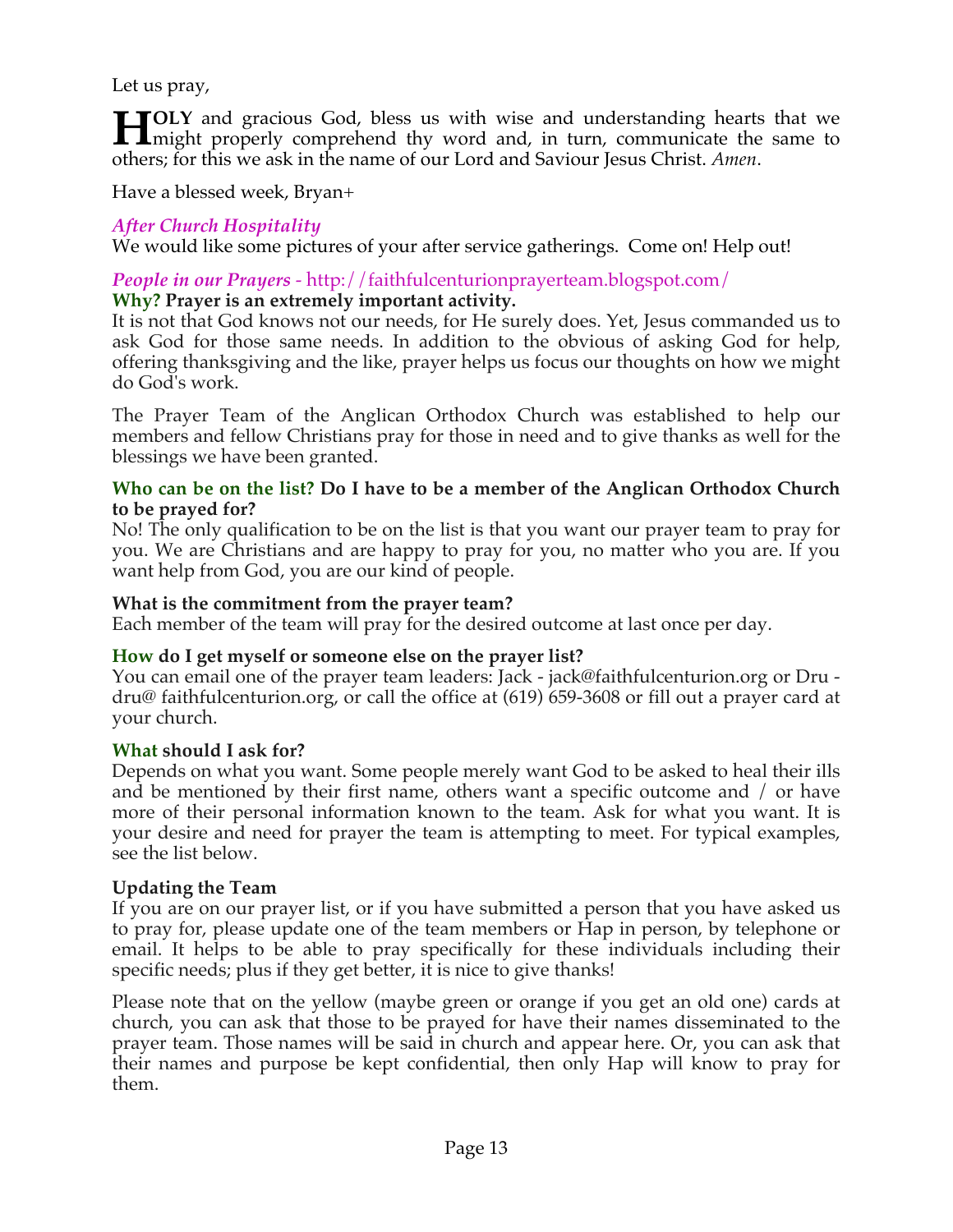#### *Prayer List Notice – If you have someone on the prayer list and their needs have changed, please let us know. We'd like to update our prayers to reflect the need and most important to give thanks!*

## *Immediate Prayer Please*

- *Ben* has had a stroke and lives far from his family. Please pray for trust in the Lord, strength and courage for Ben and guidance for those treating him.
- *Jessica and her unborn baby* are having neo-natal and diabetic issues brought on by her pregnancy. Jessica and her husband have three other children under eight. The doctors think they will soon be putting her to bed re Pray that all will go well for Jessica and her new unborn baby.
- *Victor Knowles* had a massive heart attack the morning of 7 August 2016, he made it to the hospital alive and is undergoing treatment. Pray for the doctors, nurses and technicians treating him to pay attention, to be open to God's guidance and do their very be Pray for trust in our Lord and peace of mind for Victor and his family.

### *Travel*

No known travel this week.

#### *Move*

*The Thomas Family* are concluding their second short tour in Okinawa. Please pray for their new assignment to go well for Kurt and for Mary and the kids to make new friends.

### *Birthdays*

Aaron Gray celebrated his 14<sup>th</sup> birthday on 17 November 2016.

### *Departed*

*Arch Crittenden* passed away 30 November 2016, after a hard fought battle with Multiple Myeloma (cancer cells in bone marrow). Please give thanks for Arch's time here on earth and pray for trust in God, comfort and strength for his loving wife Kathy who of necessity remains behind and will feel the sorrow of the temporary separation sorely.

### *Nearing the end of their time here on earth*

- *Danny E.* a good friend of Bishop Roy, is nearing the end of his time here on earth, his nervous system is being attacked by a non-Parkinson disease which is causing his body to slowly decline. Since March 2016, he is no longer able to walk, his speech is very difficult to understand, he is under full-time care by his wife Linda who is a Registered Nurse. Danny and Linda would much appreciate your prayer for trust in the Lord and strength for Danny to pass from this world to home in a Christian manner and to enjoy what time he has here on earth.
- *Neal* has heart problems and is very weak, he also has COPD, kidney problems, his potassium is too high, he came back from the point of death. He is now home and permanently on oxygen. He is doing well, for that he and his family are grateful and ask your thanksgiving prayers. More importantly, please pray Neal will accept salvation through our Lord and Savior.
- *Paul* is in hospice and ready to meet His Lord. Please pray for Paul as he prepares to go home to be with his family who have gone before him. Pray for the faith of his family to build and the transition to be good.
- *Dot* is an elderly woman with liver cancer. Please pray for Dot as she prepares to go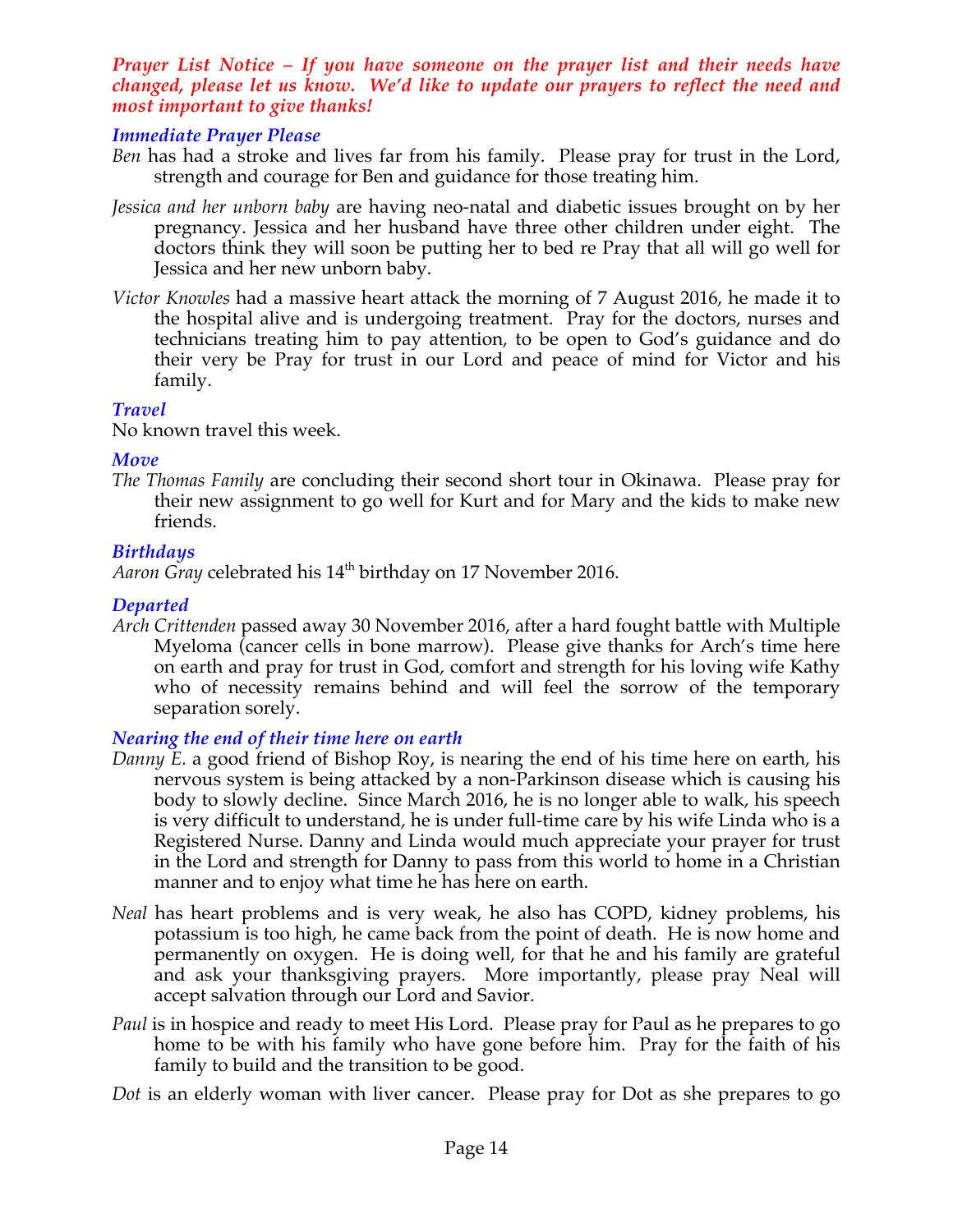home to be with her family who have gone before her. Pray for the faith of her family to build and the transition to be good.

- *Mrs. Tiffany (90)* has chosen to refuse extraordinary care as it will not gain much earthly time. The Tiffanys have been together for a long, long, long time. Pray for Mrs. Tiffany and her husband as together they begin this Journey to be with their Lord.
- *Saundra* is in ICU with congestive heart failure after a heart operation. She is aged and frail. Saundra is near the end of her time here on earth. Please pray for comfort, understanding, strength and guidance for Saundra and her family who will of necessity remain behind. Pray for the love of God to stay foremost in their hearts.
- *Polly* is in hospice care with dementia and spinal stenosis. Please pray for her as she prepares to go home to be with her family who have gone before her. Pray for the faith of her family to build and the transition to be good.

## *In need of a miracle or understanding of God's Plan*

- *Krysti* is off life support and able to talk, please give thanks for the good news. She is still unable to feel her legs. When that comes back she will go to a rehabilitation facility. Krysti has used drugs, has high blood pressure, is diabetic and has organ failure. Her families are with her and will appreciate your prayers.
- *Pat* has metastatic osteosarcoma; there is little that can be done. Please pray for a miraculous remission; that Pat's remaining time here on earth might be good. Help Pat and family put their trust in the Lord and let Him carry their sadness, fear, worry and terror.
- *Amy* has been diagnosed with metastatic melanoma and has cancer all over her body, and in one of her kidneys which are no longer functioning. Amy and her family have asked for prayer to stop the growth and to aid the family financially with the medical bills. At present she has to have surgery every two months to place stents. Pray Jesus will be close to all.
- *Gemma Dillinger* has been treating for breast cancer for over a year now, after surgeries, radiation and chemotherapy, she is reaching the limit of her tolerance with no end in sight. Please pray for her to gain strength and ground on the cancer. Help her to continue with her faith in our Lord, she is not afraid to go home, but wants to make sure it is time. Pray she will be encouraged to not give up until it is her time to go and that her time here on earth with her family will be good.
- *Janet* has had a blood borne cancer for several years. Her faith in the Lord is great and she is ready to be with Him. Pray she will be encouraged to not give up until it is her time to go.
- *Holly* has had Colon Cancer, Breast Cancer and now it is in her spine. Please pray for guidance for the medical personnel treating Holly, for a miraculous remission; that Holly's remaining time here on earth might be good. Help Holly and her family put their trust in the Lord and let Him carry their sadness, fear, worry and terror. Pray for strength and courage for Holly.
- *Tim* was on a kidney transplant list and started dialysis and was taken off the transplant list for a heart problem that required stents, while putting in stents a leaking valve was found. A port was put in and something happened and it has to be redone. In several days he will have a valve replaced, after heart surgery and recover he will go back on the transplant liPlease remember him in prayer in the days and weeks ahead. Pray he will put his worry on God's shoulders so he might be at peace and re Pray for those treating him that they might pay attention and do their best.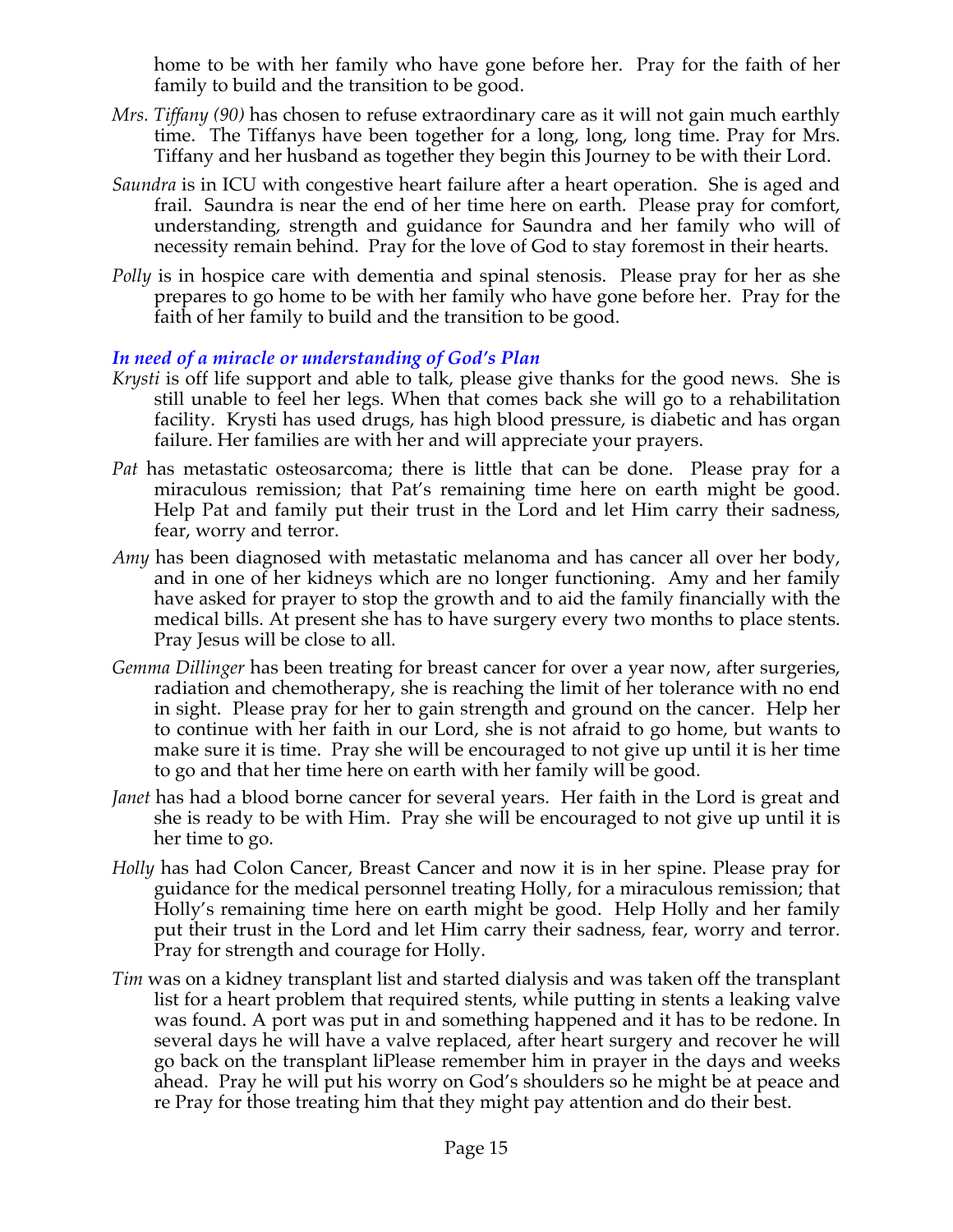- *Marilyn* has been diagnosed with non-operable pancreatic cancer. Please pray for a miraculous remission; that Marilyn's remaining time here on earth might be good. Help Marilyn and her family put their trust in the Lord and let Him carry their sadness, fear, worry and terror.
- *June* found she has a recurrence of colon cancer, which is now Stage Four, that is it has spread. Please pray for a miraculous remission; that June's remaining time here on earth might be good. Help June and her family put their trust in the Lord and let Him carry their sadness, fear, worry and terror.
- *Cindy* has been diagnosed with two aggressive malignant brain tumors. We have been praying for a miraculous remission; one shrank and the other disappeared; now the shrinking one has started to grow agian. Please pray for a miraculous remission; that Cindy's remaining time here on earth might be good. Help Cindy and and her family will continue to put their trust in the Lord and let Him carry their sadness, fear, worry and terror.
- *Leon McKay* suffered a stroke a few weeks back that has left him unable to speak and while undergoing evaluation the doctors also found he has a very aggressive cancer. Please pray for a miraculous remission; that Leon's remaining time here on earth might be good. Help Leon and his family put their trust in the Lord and let Him carry their worry.
- *Rev. Thomas Brooks* is not improving and being kept alive by artificial machines. Please pray for a miraculous recovery and if that not be God's Will, a rapid passing to home. Help Thomas' family put their trust in the Lord and let Him carry their worry
- *Ronnie* has kidney cancer that has spread and the surgeons are very concerned. Please pray the medical team to formulate a successful treatment plan and for a miraculous remission; that Ronnie's remaining time here on earth might be good. Help Ronnie and family put their trust in the Lord and let Him carry their worry.
- *Levi* was cancer free for 4 years and just discovered he has kidney cancer. Levi has a great deal of faith and said whether he is healed or God takes him home he will be fine. Please pray for the medical team to pay attention and to their best and for a good outcome. Pray also that Levi and family will be able to put their worry on God's shoulders. In particular, please pray for pain relief; Levi is 22 years old.
- *Ray Daley* is a member of the Royal Canadian Legion and served his country during the Korean War era. Ray is taking chemotherapy treatments for cancer. Meanwhile his son Trevor is in the hospital in a coma and seems to have lost the will to live.
- *Pat* has been under treatment for colon cancer for sometime. He has had major complications the last few days and your prayers will be appreciated by family and friends.
- *Dorothy* had pneumonia, on checking her lungs they found tumors which permeated the lung area. Further investigation found a primary site in the colon, with the lung being secondary. It would appear there is no viable treatment at this time. Please pray for a miraculous remission; that her remaining time here on earth might be good. Help Dorothy and her family put their trust in the Lord and let Him carry their worry.
- *Becky* has fourth stage metastasized lung cancer and is not doing well with chemotherapy treatments. Please pray for Becky and her husband as they are together during this difficult time in their lives.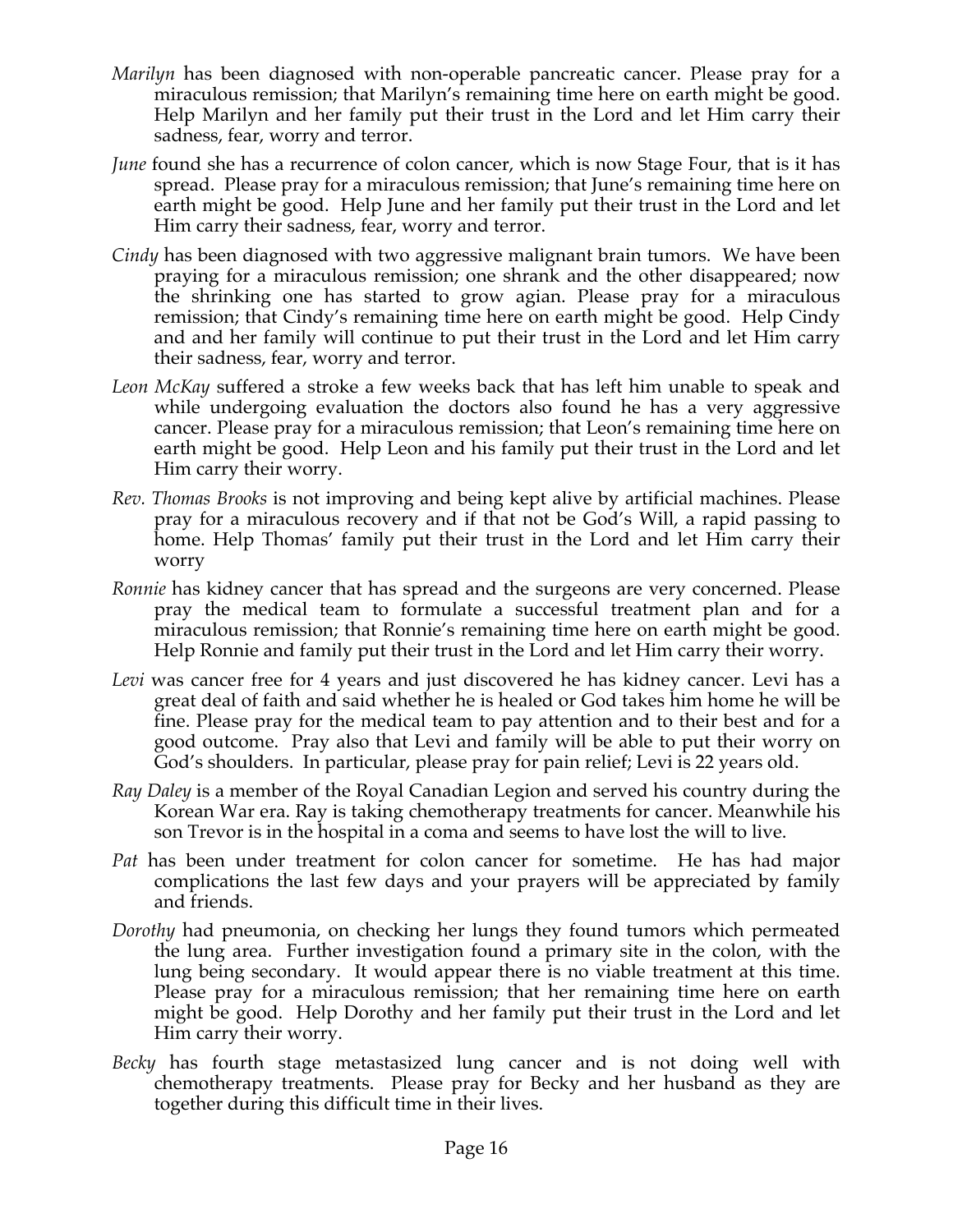- *Jane* has fourth stage cancer and is not doing well. Please pray for Jane and her family as they are together during this difficult time in their lives.
- *Colleen* has been battling pancreatic cancer over the last year and it has now spread to one of her lungs. Please keep her and her family in your prayers.
- *Christine* has cancer of the colon, which spread to her liver; she is receiving chemotherapy and is having difficulty eating. Please pray for the medical team treating her to pay attention and do their very best; pray also for confidence in our Lord for Christine and her family.
- *Todd* and *Kenny* have both been fighting osteocarcinoma for over five years and have been told their time here on earth is nearing its end, absent a miracle from God. Both are ready to go home and leave the pain, but would like to stay. Please pray for them and their families.

### *Homebound or Infirm*

- *Sarah* had to move to an Assisted Living Home and has found the adjustment very difficult. Please pray she will come to terms with the situation and that her Lord Jesus will be close to her.
- *Larry H* has general weakness as the result of extreme fatigue, he has reached a point where he cannot walk without assistance and is fairly naturally somewhat depressed. Please pray for help for Larry to put his trust in the Lord, relax and build strength and give Pastor Roy guidance on helping him.
- *Laurel Bessessen* (95) has begun to lose her mental abilities to recall people, places and things around her. Her family is no longer able to care for her at home and she is in a skilled care facility. She is the last of that family's generation. Please pray for the mental degradation to stop or for her to leave for home. Pray for her family who do their best to care for her, visiting every day; for her children Cookie, John and Bill, as well as the other members of the family.
- *Judith Clingwall* is afflicted with Multiple Sclerosis (MS). She is currently in Laurel Place, an extended care facility in Surrey, British Columbia. Judith's condition has worsened recently. Please pray for her to take an active part in her own life, for her strength, peace of mind, trust in God and remission of the disease so she might return home to her family. Pray also for strength for her husband Martin as he deals with all the problems and stress of Judith's situation.
- *John* has Alzheimer's, pray he will call on God to help him as he deals with this time in his life.
- *Steve,* brother in law of Paul Martin, appears to have early onset dementia. Steve had teenage children and is very concerned for them. Please pray for the disease to stall or abate and for peace of mind for Steve and his family.
- *James* is on oxygen all the time, this is bothersome to him and terrifying as well. Please pray for James to put his worry, his bother and his terror on the Lord. Pray for strength and guidance for James and his family. They suggest this verse, I am thine, save me, for I have sought thy precepts.
- *Joan* has had serious medical problems that have kept her confined. Please pray her health will remain stable.
- *Norma, Sara's mother* is in a state of deteriorating health, both physically and mentally, with both dementia and Alzheimer's. She is slowly drifting away, though she still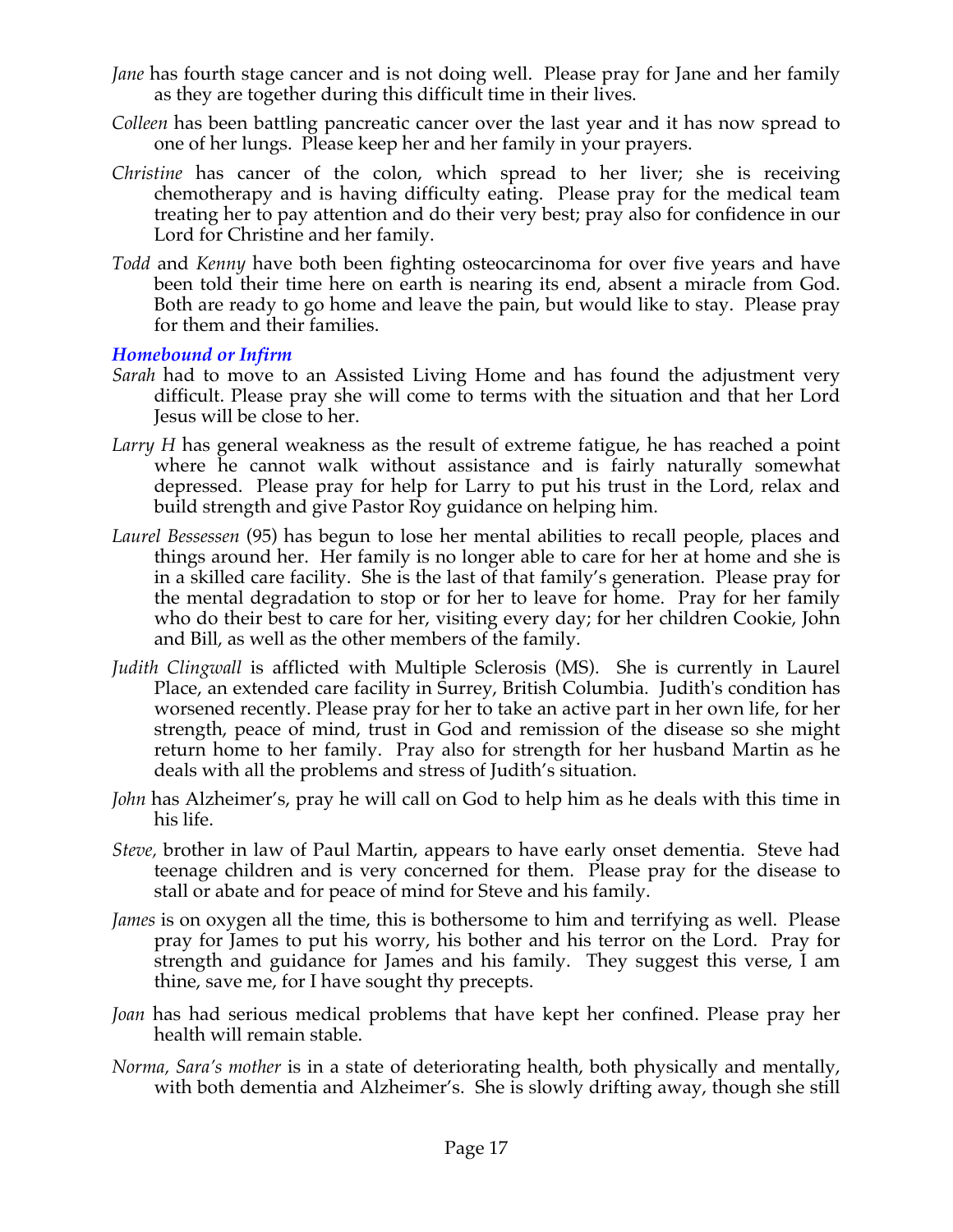recognizes Sara and prayer gives her a sense of peace. Please pray for both Sara and her mother to put their cares and worries on God's shoulders so they can deal with the many problems involved.

## *Surgery*

- *Maria Carla* is going to the hospital for corrective surgery. Pray tht our Lord Jesus Christ will be close to her as she has this operation. Pray for her father who will be taking her a long distance for the operation.
- *Bob Apple* is having surgery for a squamous cell carcinoma. Pray the surgical team will be open to guidance, pay close attention and do their very be Pray for peace of mind and trust in God for Bob and his family.
- *Marcia* has had a biopsy of a mass in her breast which indicated a tumor that must be removed. Pray the surgical team will be open to guidance, pay close attention and do their very be Pray for peace of mind and trust in God for Marcia and her family.
- *Edware* is having his fourth back surgery (in the last four years) Please pray for the medical team to pay attention and to their best and for a good outcome. Pray also that Edware and his family will be able to put their worry on God's shoulders.
- *Jeff* has been undergoing surgery, chemo and radiation since October for pancreatitis and Pancreatic cancer. Please pray for the medical team to pay attention and to their best and for a good outcome. Pray also that Jeff, his wife and family will be able to put their worry on God's shoulders.
- *Albert* had a pacemaker installed recently. He will require surgery soon for a leaking heart valve and has just been told he has esophageal cancer. Pray he will turn to God and come to know Him on a more personal basis as the days go by.
- *Mario* has early-diagnosed prostate cancer and had surgery. Pray for complete remission and that Mario and his family will be able to put their worry on God's shoulders.
- *Eddie* has upcoming bladder surgery. Please pray for the surgical team to pay attention and to their best and for a good outcome. Pray also that Eddie and family will be able to put their worry on God's shoulders.

### *Testing and Treatment*

- *Lou* is a retired Missionary and has just been told he has Pancreatic Cancer. Pray with Lou and his family and friends the physicians treating him will be guided in their assessment and treatment plan, for a full and speedy recovery to good health and for continued trust in the Lord for Lou, his family and friends in this worrisome time.
- *Ross* an elderly gentleman has been diagnosed with Leukemia. Ross has had good health until now, your prayers at this time will be appreciated by his family and friends.
- *Carman* was just diagnosed with breast cancer. Pray for her family as they continue to help her get the proper care. Pray with Carman, her family and friends that the physicians treating her will be guided in their assessment and treatment plan, for a full and speedy recovery to good health and for continued trust in the Lord for Carman, her family and friends in this worrisome time.
- *Jesus Valenzuela* was just diagnosed with Stage Four lung cancer. Please pray for him to benefit from the upcoming chemotherapy and to tolerate it well. Pray with Jesus, his family, in particular his son Alfonso and friends that the physicians treating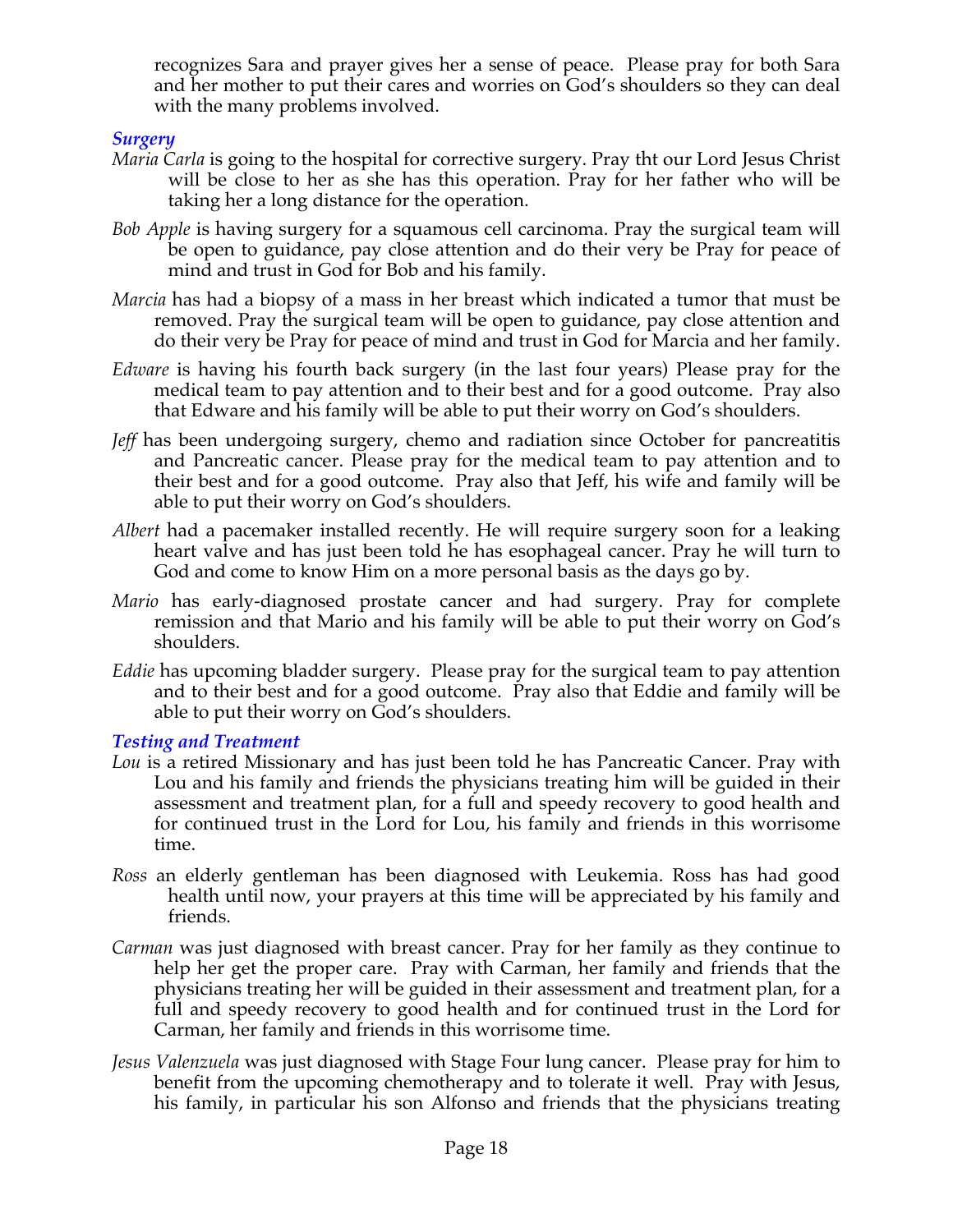him will be guided in their assessment and treatment plan, for a full and speedy recovery to good health and for continued trust in the Lord for Jesus, his family and friends in this worrisome time.

- *Kathie Lynn Holter* sister of Rev Phil Ternahan, was just diagnosed with Stage Four lung cancer (never smoked) which spread to the brain. She was operated on 26 June 2016. Please pray with Kathie, her family and friends that the physicians treating her will be guided in their assessment and treatment plan, for a full and speedy recovery to good health and for continued trust in the Lord for Kathie, her family and friends in this worrisome time.
- *Tina* just found out she has cancer on her left kidney. Please pray for guidance for the people treating her and for trust in our Lord for Tina and her family.
- *Martha* is now home after testing and she does not have cancer, but she does have bad kidneys and is adjusting and getting ideas to work with that. Please pray for guidance for the people treating her and for trust in our Lord for her.
- *Spencer* has been diagnosed with Autism. Please pray for guidance for the people treating him and for trust in our Lord for him and his mother Lorna.
- *Madisun Hanks* (13) has Cerebral Palsy, Epilepsy and Tourette's Syndrome, she also gets debilitating migraine headaches. There are various very high risk treatments which provide some relief. None of them are close and none are easy. Please pray for Madisun, her mom Hilda who guides her through all this and those treating her.
- *Patrice Li* is in the early stages of Congestive Heart Failure. Please pray with Patrice, her husband William, family and friends the physicians treating her will be guided in their assessment and treatment plan, for a full and speedy recovery to health and for trust in the Lord for Patrice, her husband William, family and friends in this worrisome time.
- *Jane* has Multiple Myeloma and is set for back surgery on Monday 9 May2016. Please pray with Jane, her family and friends the physicians treating her will be guided in their assessment and treatment plan, for a full and speedy recovery to good health and for continued trust in the Lord for Jane, her family and friends in this worrisome time.
- *Michael* has cancer of the blood and is starting chemotherapy. Please pray for the physicians treating him to be guided in their assessment and treatment plan, for a full and speedy recovery to good health and for trust in the Lord for Michael.
- *Clay* has a large gallstone; he is in poor health and not currently a surgical candidate. Please pray for the physicians treating him to be guided in their assessment and treatment plan, for a full and speedy recovery to good health and for trust in the Lord for Clay.
- *Jim Sevier* has been in the hospital for heart related troubles. Please pray with Jim and his family the physicians treating him will be guided in their assessment and treatment plan, for a full and speedy recovery to good health and for trust in the Lord for Jim and his family in this worrisome time.
- *Claude* has been falling and he does not know why. Pray doctors will discover what the problem is and he can continue without any more difficulties.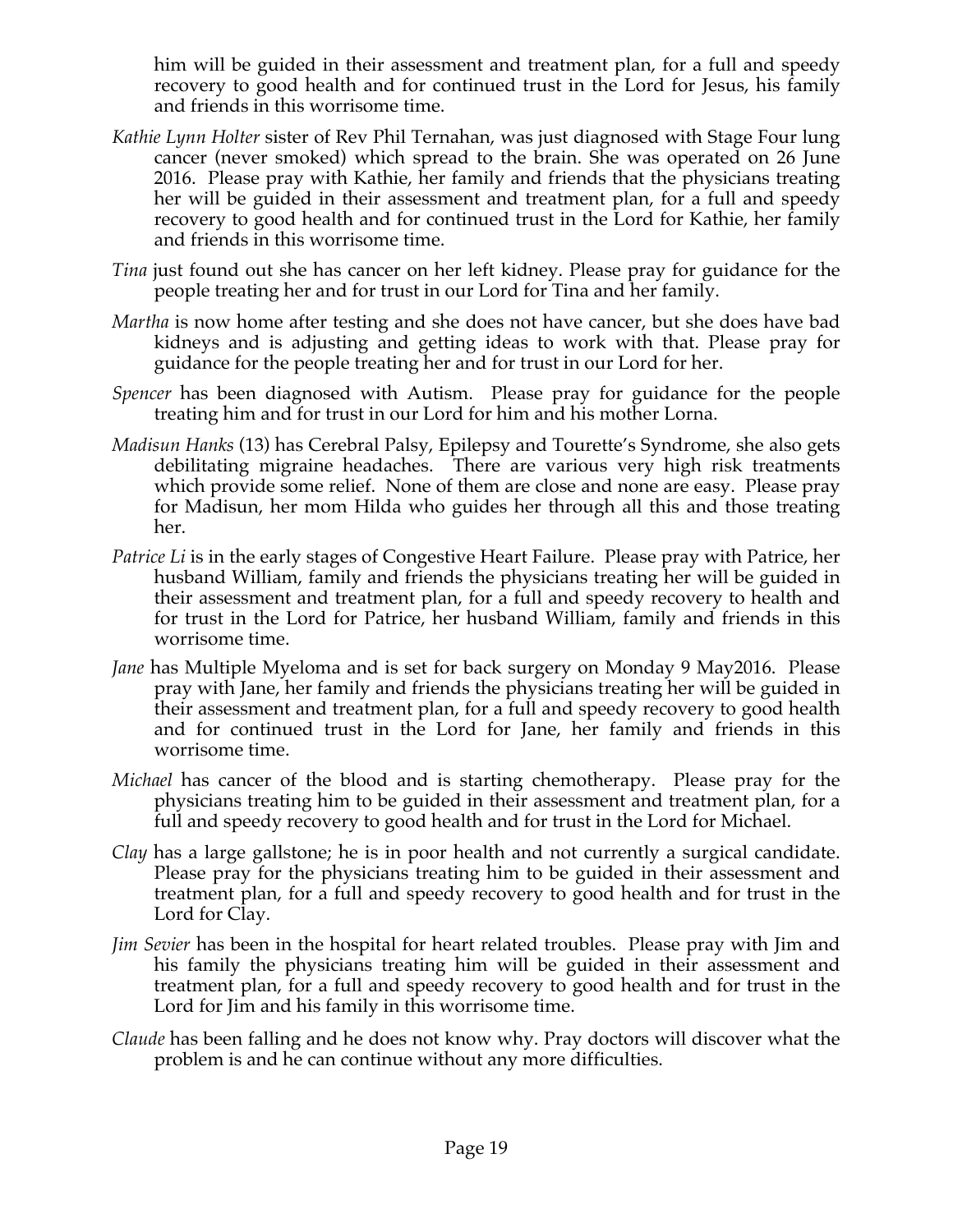- *Gretchen* has been diagnosed with severe osteoporosis and is now being treated with exercise, nutrition and vitamins. Please pray with Gretchen and her family the physicians treating her will be guided in their assessment and treatment plan, for a full and speedy recovery to good health and for trust in the Lord for Gretchen and her family in this worrisome time.
- *Pete* has not been well and is back in the hospital with another stroke. Please pray for the physicians treating him to be guided in their assessment and treatment plan, for a full and speedy recovery to good health and for trust in the Lord for Pete and his family in this worrisome time.
- *Kamil* has heart problems and they are trying to stabilize his medication, now he been admitted to the hospital because of breathing problems. Please pray for the physicians treating him to be guided in their assessment and treatment plan, for a full and speedy recovery to good health and for trust in the Lord for Kamil and his family in this worrisome time.
- *Mary Lee* has bleeding into her stomach and they cannot find the sources. Mary Lee is in CCU and her husband *Maurice* is not eating until she returns home for is so upset. Please pray for the physicians treating her to be guided in their assessment and treatment plan, for a full and speedy recovery to good health and for trust in the Lord for her, Maurice, as well as the rest of the family in this worrisome time.
- *Glenn Porter, MAJ USMC Retired,* has Interstitial Pulmonary Fibrosis, which causes him to be unable to get enough oxygen into his system without supplemental oxygen all the time. The only real treatment is a lung transplant, without a transplant he has between two to five years here on earth. Please pray for him to continue in his faith and for a set of lungs to become available.
- *Kathy Cardin* appears to have macular telangiectasia, a degenerative eye condition which ultimately results in blindness for which there is no apparent cure. Please pray for the physicians treating her to be guided in their assessment and treatment plan, for no loss of vision and trust in the Lord for her, her husband Ron, as well as the rest of the family in this worrisome time.
- *Pat* has an aneurism of the brain, Pray she will make the right decision on how to treat this problem and it will be healed.
- *Gwen Savarese* (Sandy Patton's mom) had what was thought to be a min-stroke this week, when they looked at her carefully, they found a large mass, thought to be a tumor. At this point, it appears it can stay. Please pray for continued guidance for the medical team treating Gwen and patience and trust in God for Gwen, her husband and family. Pray also for a full recovery for Gwen.
- *Dan* is very sick with cancer and is starting an experimental treatment. This treatment will take Dan away from their family business and put even more stress on him and his family. Please pray for Dan's wife who is meeting with Steve who plans to keep the family business going while Dan is ill. Pray for Steve as he has many new responsibilities.
- *Timothy* has brain cancer. He had surgery and is waiting for the pathology report to find out what kind of chemo he will need. Please pray for continued guidance for the medical team treating Timothy and patience and trust in God for Timothy and his family. Pray also for a full recovery for Timothy.
- *Helen* was admitted from her doctor's office 15 July 2015, as the result of a blood test, to the University of Pennsylvania Hospital with an extremely high white blood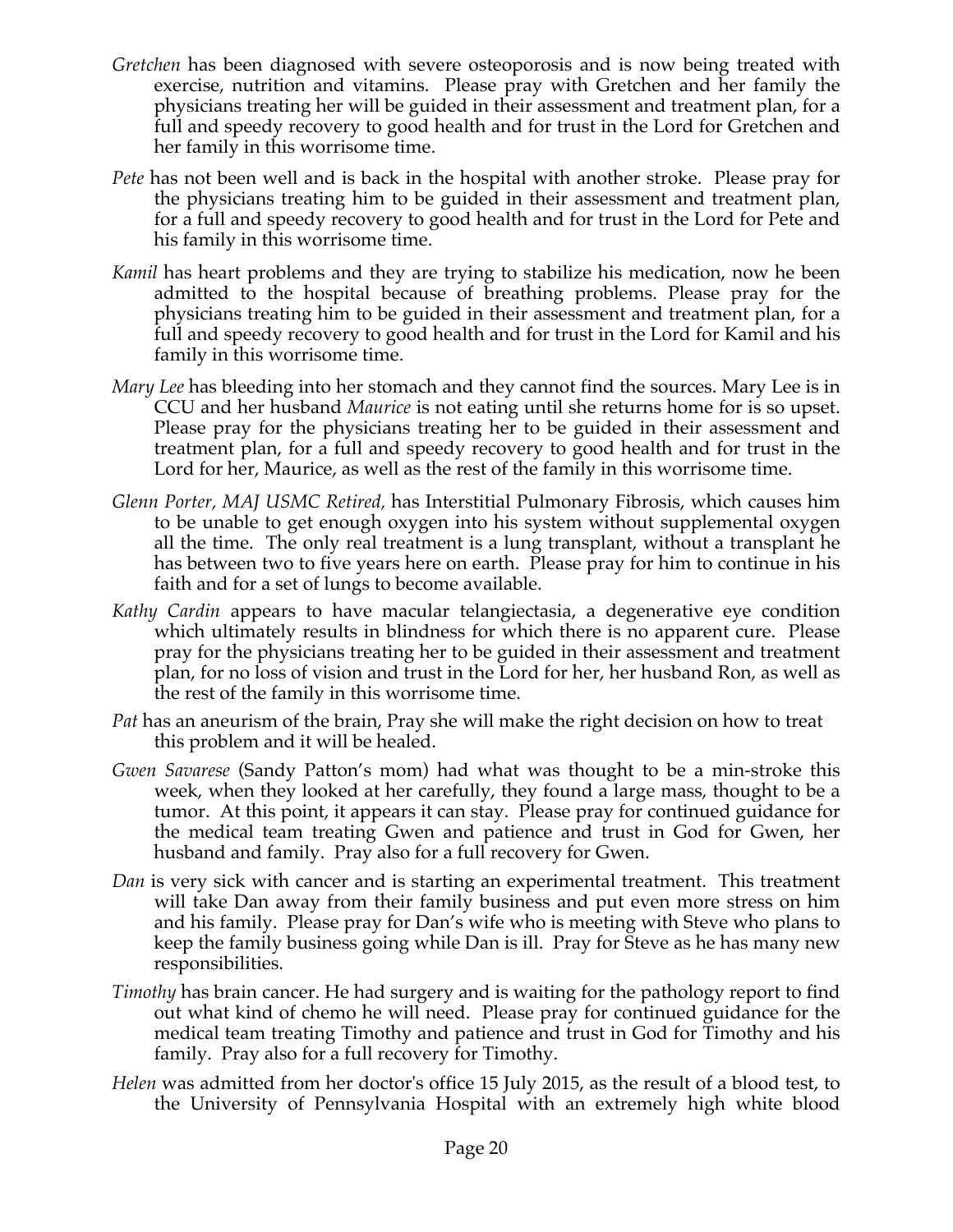count. She and her husband are very active in the ministry of their church and are asking for believers to pray for them and their family, as they are facing very serious problems in the days to come. Please pray for guidance for the medical team and patience and trust in God for Helen and her family. Pray also for a full recovery for her.

- *Elma* has been suffering with headaches for a long time. Doctors have not been able to discover the reason for them. Pray for strength, courage and understanding for Elma and her family; as well as for God's guidance for the medical people caring for her that they might find the best treatment method to banish the headaches completely.
- *Corissa* has been diagnosed with a blockage. As soon as the Physicians determine the exact problems they expect Major Surgery will proceed.
- *Barbara Apple* is bedridden after a fall which left her with two paralyzed limbs. She continues to experience pain in the effected limbs and will be totally bed bound for the remainder of her life. Your continuing prayers for her are appreciated and are great comfort to her. Please pray for Barbara to put her trust in the Lord, look to Him for strength and for her to gain energy so she does not lose the mobility she has; pray for a miraculous full and rapid recovery. Also, please continue to pray for her husband Bob who is taking care of her that he be comforted and strengthened in this time of stress.
- *Deborah* has had a stroke, she is doing much better and out of the hospital. She has a problem with anemia and is taking supplements for that. Pray our Lord will be close to her and her family. Pray for strength, courage and understanding for Deborah and her family; as well as for God's guidance for the medical people caring for her that they might find the best treatment method to allow her to heal completely.
- *Rev. Steve Boardman* has been diagnosed with stage 3 cancer. Pray that Jesus will be close and comfort his family and members of his congregation*.*
- *Hang So Ryu* has cancer. Please pray for medical team contemplating and evaluating the treatment that they might be guided to the correct choice and do their very bePray also for peace of mind and trust in God for him and his family, as well as physical strength.
- *Olivia,* age 7, has been diagnosed with Stage 3 Lymphoma. The prognosis is good at this time, please pray for medical team contemplating and evaluating the treatment that they might be guided to the correct choice and do their very bePray also for peace of mind and trust in God for Olivia and her family, as well as physical strength.
- *Paul* has been hospitalized recently several times because of persistent high fevers. He is being tested and checked by physicians and seems to have a slight scoliosis, a node and Schuermann's disease. Please pray it will be discovered how to treat these problems and healing will begin so he will be inspired to continue his education.
- *Carol Anne* needs God's comfort and healthy test results as she is anxiously undergoing tests related to previous hysterectomy and experiencing symptoms in the surrounding area.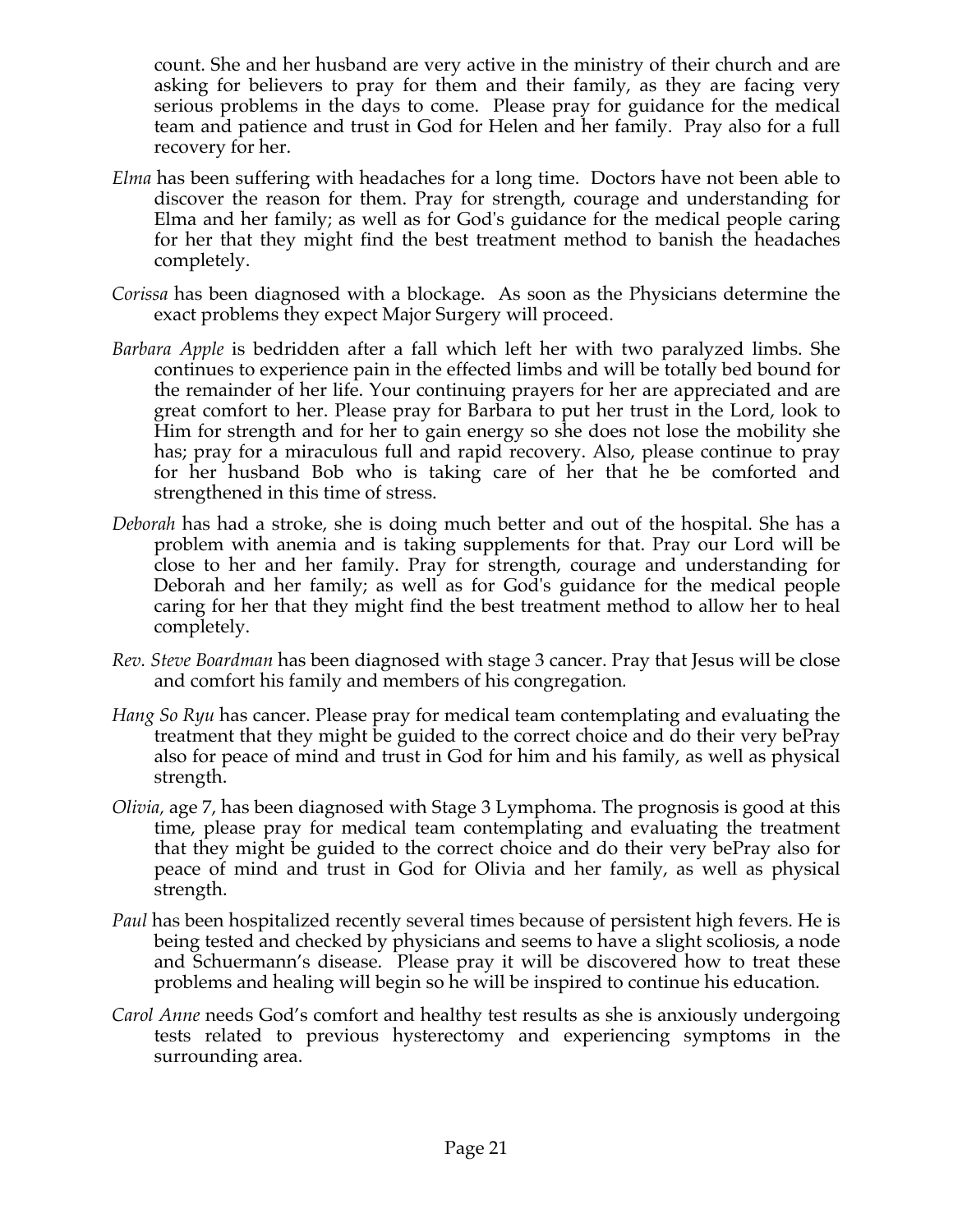- *Rick* has heart problems. Please pray for guidance for the medical people treating him that they might pay attention, do their very best and make the right recommendations regarding treatment. Pray for help for Rick and his wife Wanda to keep their trust in the Lord and let Him carry their worry.
- *Stacy* has Multiple Sclerosis and was hospitalized for what turned out to be food poisoning. Pray for trust in God for Stacy and Chris as they deal with Stacy's illness.
- *Faye* is in the hospital because she is weak has been receiving blood transfusions. Pray for strength, courage and understanding for Faye and her family; as well as for God's guidance for the medical people treating her that they might find the best course of treatment and allow Faye to heal completely.
- *Tom* has heart and kidney problems. Pray for strength, courage and understanding for Tom and his family; as well as for God's guidance for the medical people treating him that they might find the best course of treatment and allow Tom to heal completely.
- *Harold* is having surgery on 30 September 2016 to repair a hole in his aorta bleeding into the abdomen which caused stroke like symptoms.
- *Joe* has had a preliminary ALS diagnosis. Pray the final diagnosis will something that will allow him to continue taking care of his devoted young family. Pray for strength, courage and understanding for Joe and his family; as well as for God's guidance for the medical people treating him that they might find the best course of treatment.
- *Preston* is reacting poorly to recent neck surgery and now has problems with his liver count; Physicians feel that dialysis will help. There may be a blockage in the bowel and an operation might be necessary. Please pray for the medical team to pay attention and to their best to determine how to help Preston and for a good outcome. Pray also that Preston and family will be able to put their worry on God's shoulders while Preston does his best to facilitate a return to good health.
- *Erica* has a non-malignant Brain Tumor which cannot be surgically removed due to the size and location. They are going to attempt chemotherapy. Please pray for peace of mind and trust in the Lord for Erica, as well as for her family, and for God's guidance for the medical people treating her that they might find the best course of treatment.
- *Brenda* is in the hospital because of bleeding on her brain. Please pray for peace of mind and trust in the Lord for Brenda, as well as for her family, and for God's guidance for the medical people treating her that they might find the best course of treatment.
- *Mackenzie* is a young girl with leukemia. Please pray for peace of mind and trust in the Lord for Mackenzie, as well as for her family, and for God's guidance for the medical people treating her that they might find the best course of treatment.
- *Mack* has had diabetes most of his adult life. Circulation in his legs is very bad and doctors are considering amputation. Please pray his medication will help and he will not face amputation. Please pray for peace of mind and trust in the Lord for Mack and for God's guidance for the medical people treating him that they might find the best course of treatment.
- *Michael* has been diagnosed with lung cancer recently after making it through gastro intestinal cancer last year. Please pray for peace of mind and trust in the Lord for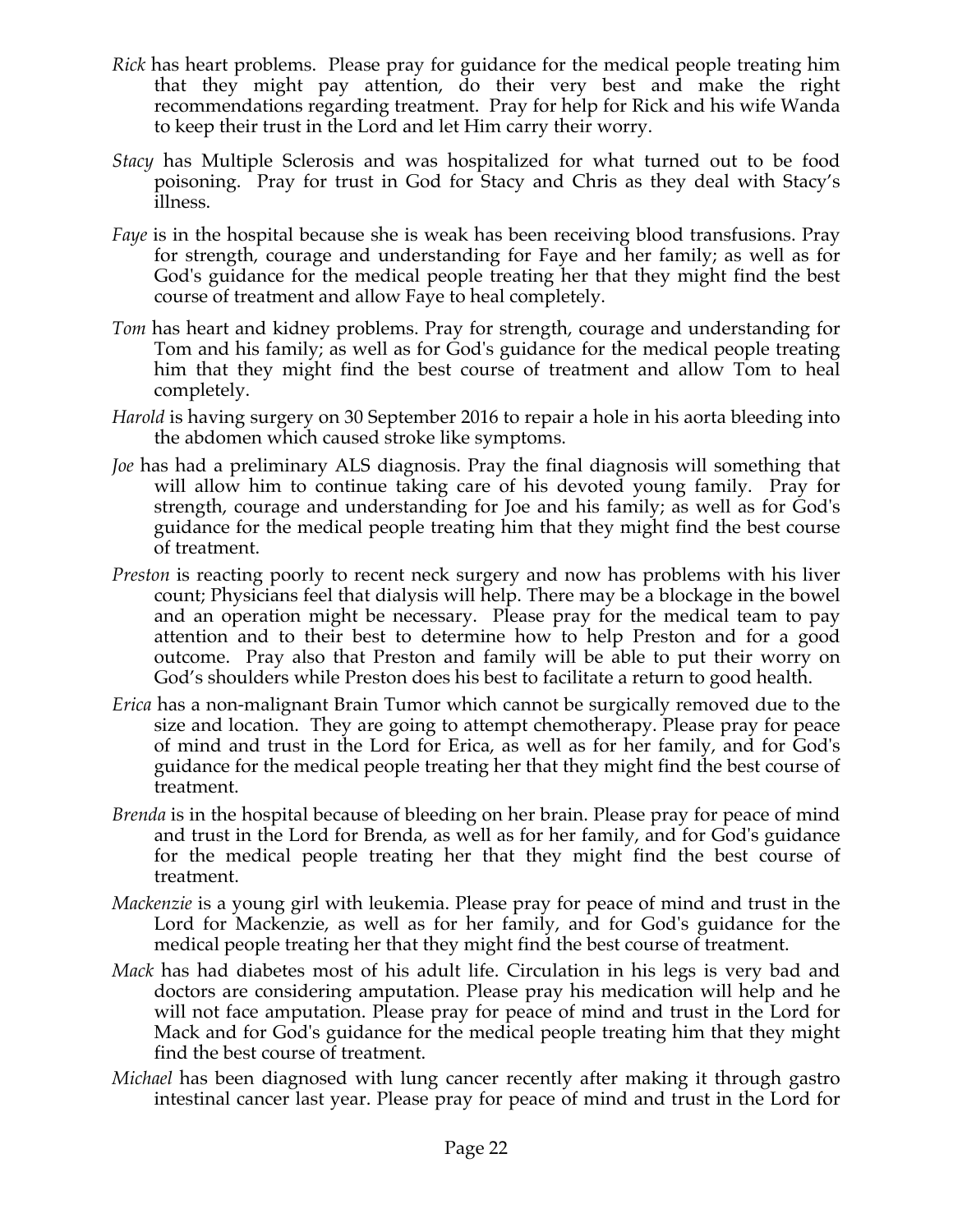Michael and his wife Gayle; as well as for God's guidance for the medical people treating him that they might find the best course of treatment.

- *Adriano* is in the hospital due to high sugar and high blood pressure. He is very weak and will appreciate your prayers.
- *Heather* recently found out she has cancer. Please pray for peace of mind for her and for the medical team treating her will be guided to the right solution.

*Jim* has had an aneurism and blood clots. Pray that healing will come.

- *Georgia* has liver and pancreatic cancer. The doctors are evaluating whether to do surgery and how to tackle the disease. Georgia is a faithful Christian and appreciates your prayers. Pray for God's guidance for the medical people treating her that they might find out the source of the problem and best course of treatment. Pray also for peace of mind and trust in God for Georgia and her family.
- *Lana's* doctor found something on her lymph nodes and ovaries. Pray for God's guidance for the medical people treating her that they might find out the source of the problem and best course of treatment. Pray also for peace of mind and trust in God for Lana and her family.

### *Healing*

- *Kathy Cox Merritt* has been receiving Chemo and 12 November 2016, had bowel resection surgery and was given a very bad prognosis. Kathy just retired as an RN in Orthopedics at a local hospital; sometimes a little medical knowledge can be dangerous to the patient but she remains positive.. PLEASE pray for Kathy's healing and peace and comfort for her and her family, both spiritually and physical
- *Jim Thornell (Jet)* recovered from the five stomach ulcers, then found to have bowel cancer, that was removed and he is doing pretty well all things considered. He started on a bi-weekly three month course of chemotherapy at the City of Hope on the same schedule as his wife Mary; he is still dealing with blocked coronary arteries and taking care of Mary. Jim is doing considerably better with the side effects of the chemotherapy. Please pray for remission of the cancer, for tolerance of the chemotherapy and give thanks for the strength, guidance and peace of mind our Lord gives Jet and his wife Mary, as well as daughter Janice and son Jimmy, through these difficult times.
- *Dylan Klein,* 10, grand-nephew of Chet O'Brien, lost his 41 year old father last April, there was no insurance; his grandmother died in December with brain cancer. Dylan is the middle boy of Chet's niece, Erin. On 18 January 2016, Dylan was found to have a brain tumor; an operation on 25 January 2016, appears to have been successful in removing all of the tumor. The biopsy showed it was cancerous. Dylan is still going back and forth to Mass. General Hospital for chemo and blood transfusions. He gets healthy and eats well, and then there is a relapse. The doctors do not give a firm positive or negative indication of his prognosis. His mother is a saint. The doctors at Mass General are fantastic. Dylan is almost always upbeat. (He hates the blood transfusions). Please pray for healing and for trust in the Lord and peace of mind for Dylan, Erin and the rest of the family.
- *Mark Wilson* is still dealing with all of problems connected with COPD; he had cataract surgery, which went well; but one eye got infected and he cannot see properly out of that eye. Due to reduced vision, he lost his job. Please pray the medical people treating him will find a reasonable way to deal with the COPD and allow him a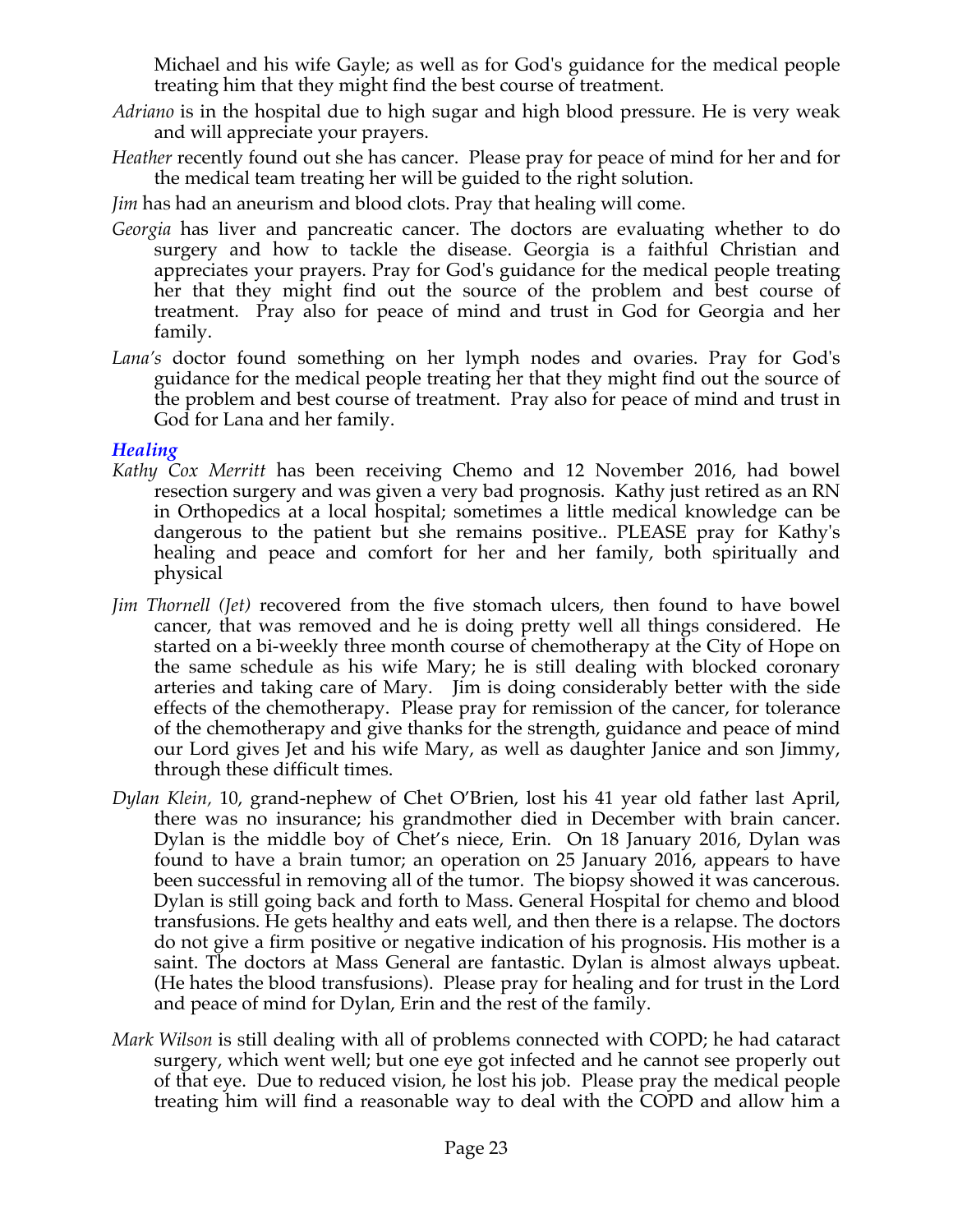lung transplant if that is best for him; pray also his vision might return. Give Mark trust in the Lord and strength to deal with all his health and other problems.

- *Rev Bill* had a stroke. Pray he will stay comfortable and Jesus will be close by, please pray for a full and rapid recovery.
- *Dennis* will begin chemotherapy for an active cancer spot on his spine on 17 September 2015. Please pray for a good result and tolerance of the treatment for him.
- *Vickie* has been bothered with Migraines and all that go with the headaches. Please pray for relief from the pain for Vickie.
- *Amelia Perez* had a small stroke on 11 July 2015 and drove herself to the emergency room, she was admitted for three days, had her carotid artery opened up and is recovering. Amelia's faith and spirit are strong. Please give thanks for the progress so far, for her continued and full recovery and her faith to continue to support her. Pray also for her family who are still quite worried for her.
- *Jon* has Stage 4 mantle cell lymphoma There is good news in that he is in remission; however the chemotherapyis producing neuropathy in his legs so that it is a challenge for him to get around. Please pray that he will be as comfortable as possible; he has been a Marathoner runner so this is especially difficult.
- *Margaret,* from California, fell and broke her on 7 July 2015, while visiting her daughter in Arizona. She will stay in Arizona for the rehabilitation and return to her home when able. Furthermore, Margaret is in good spirits; however she will be away from her church family which is important to her for an extended period of time.
- *Cindy* is very ill, she is young and has children, she and her family need your prayers that they might stay close to our Lord and Saviour Jesus Christ as she heals.
- *Diana*, age 15, broke her leg while in school and now has a cast on. Pray she will adjust and be healed soon
- *Amy* has melanoma in her lungs, liver and kidneys; they have found a treatment for her that has a high success rate however the side effects are debilitating. Please pray she will be able to tolerate the side effects and the treatment is successful. Amy has full trust in the Lord, but would still appreciate your prayers.
- *Debbie* is just beginning chemotherapy for cancer of the lymph nodes. Prayer she will be able to tolerate the therapy acceptably and remain strong as she remembers the Lord is with her at all times.
- Liz had a massive stroke at age thirty-seven. The prognosis is good but she has a long road ahead. . Please pray for guidance for those treating her, for trust in our Lord for Liz and her family, for healing.
- *Ebick* is suffering from a severe ulcer but the Doctors cannot give her the proper dosage of the medicine due to her six month pregnancy. Please pray doctors will find an alternative avenue for treatment or that God will provide.
- *Stan* is going through chemotherapy and radiation treatments for cancer. He is elderly and the treatments are tiring him. Please pray for his wife *Marvelene* as they do this together.
- *Donald* is in the hospital and had his leg amputated on 14 April 2014. Pray he will adjust and healing will begin.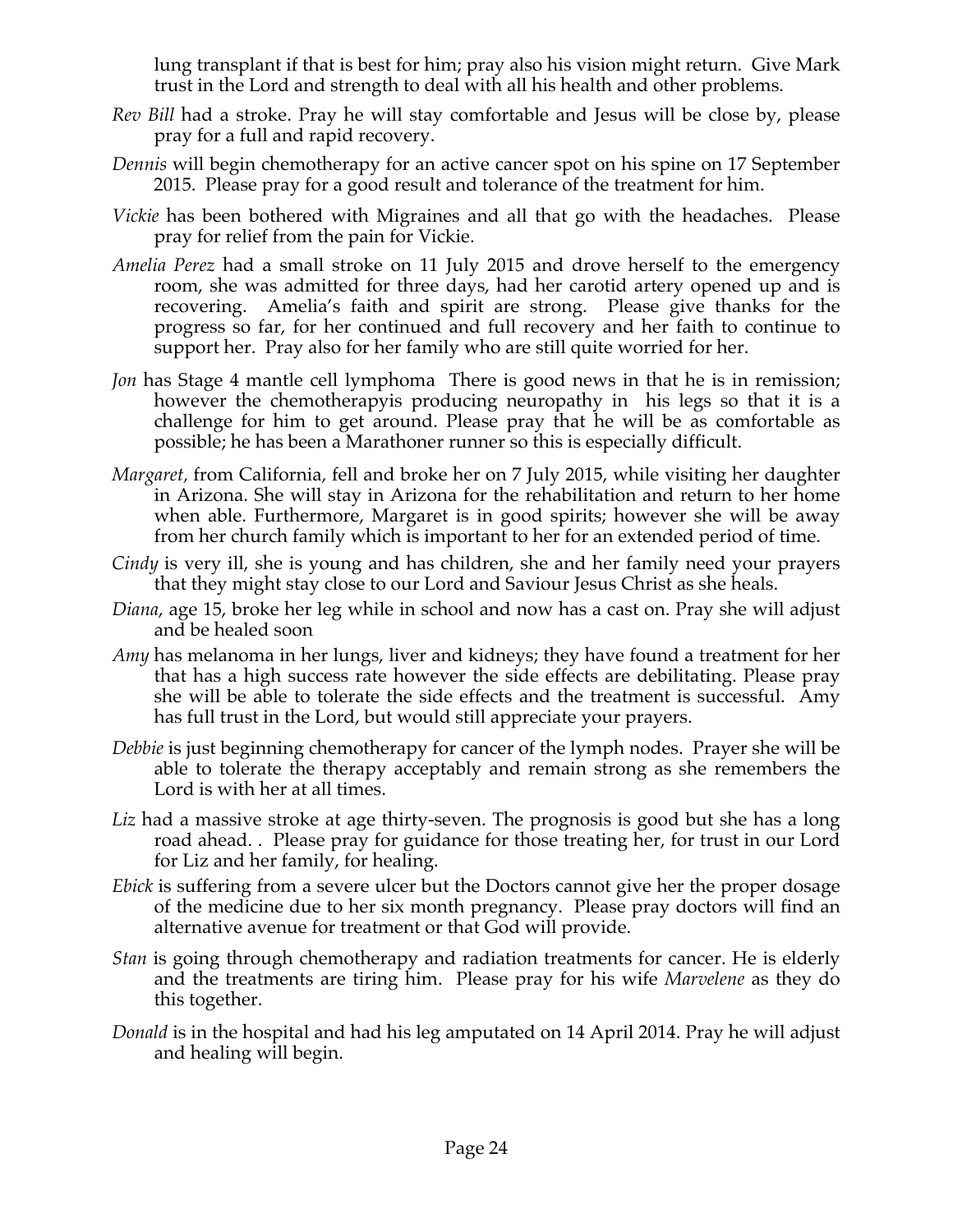- *David* has many concussions and unable to go to school, read books, watch TV and has headaches and migraines. He has trouble sleeping and his family will appreciate your prayers for this 10 year old young man.
- *Gladys* has breast cancer and has had a lumpectomy. She needs to take a year off of her work to have chemo treatments.
- *Alwin Jack* has had a stroke and recently has had a relapse. Please pray for those who treat Alwin that they might chose the best possible treatment and pray for peace of mind for Alwin during the recovery phase.
- *Carolyn* has Multiple Sclerosis with complications. Pray Carolyn and her children will be close to our Lord Jesus Christ as they and family members help to ease the problems.
- *Bill* had malignant growth removed from a lip last month and seems to be experiencing a re-growth of the cancer. He asks your prayer for the medical team treating him and for peace of mind for himself.
- *Hank* has osteoporosis, which has caused him a great deal of pain and inconvenience in the past few years. Pray for his healing and that his medical bills will be met.
- *Evelyn is* an elderly woman who has had problems with her eyes and is now blind. It appears some sight will return shortly, pray for that to happen!
- *Joanne* has begun kidney dialysis as a result of kidney failure due to extensive chemotherapy. Additionally she cares for an adopted drug addicted baby who is now nine years old. Please pray for her to keep her faith, to let the Lord carry her worry and concern and to give her strength. Pray also for those treating her that they might pay attention and do their best.
- *Mr. N. Anand* is in the hospital and is seriously ill. He is being encouraged to pray for repentance of his sins and to depend upon our dependable God for a cure and recovery of his health. Pray that he will be a strong witness for Christ.
- *Jacob* has been going through some dental procedures and has some pain and aggravation with the numbness. Please pray for comfort and strength for him, as well as for guidance for the medical team treating him that they might pay attention and do their best.
- *Bud and his wife* for their continued welfare and enthusiasm. Bud has been advised of an aneurism in his heart of a size not mandating immediate surgery. This comes at a time when he has sole care of his wife who recently broke two vertebrae and thereafter sustained pneumonia.
- *Virginia* has sinus and allergy issues giving her severe problems. Pray that the Doctor will discover why it continues and find a cure.
- *Arlen* is receiving treatment for lung cancer and recently experienced a ruptured colon during treatment. She is alone in Oregon but does have a friend who has traveled a great distance to be at her side. Please pray for guidance for the medical team treating her and for strength and trust for Arlen.
- *Oscar* discovered some time ago he had blood clots in his leg and lung. He has been treated for them and has not been cured. He now will be facing surgery. Please keep him in your prayers.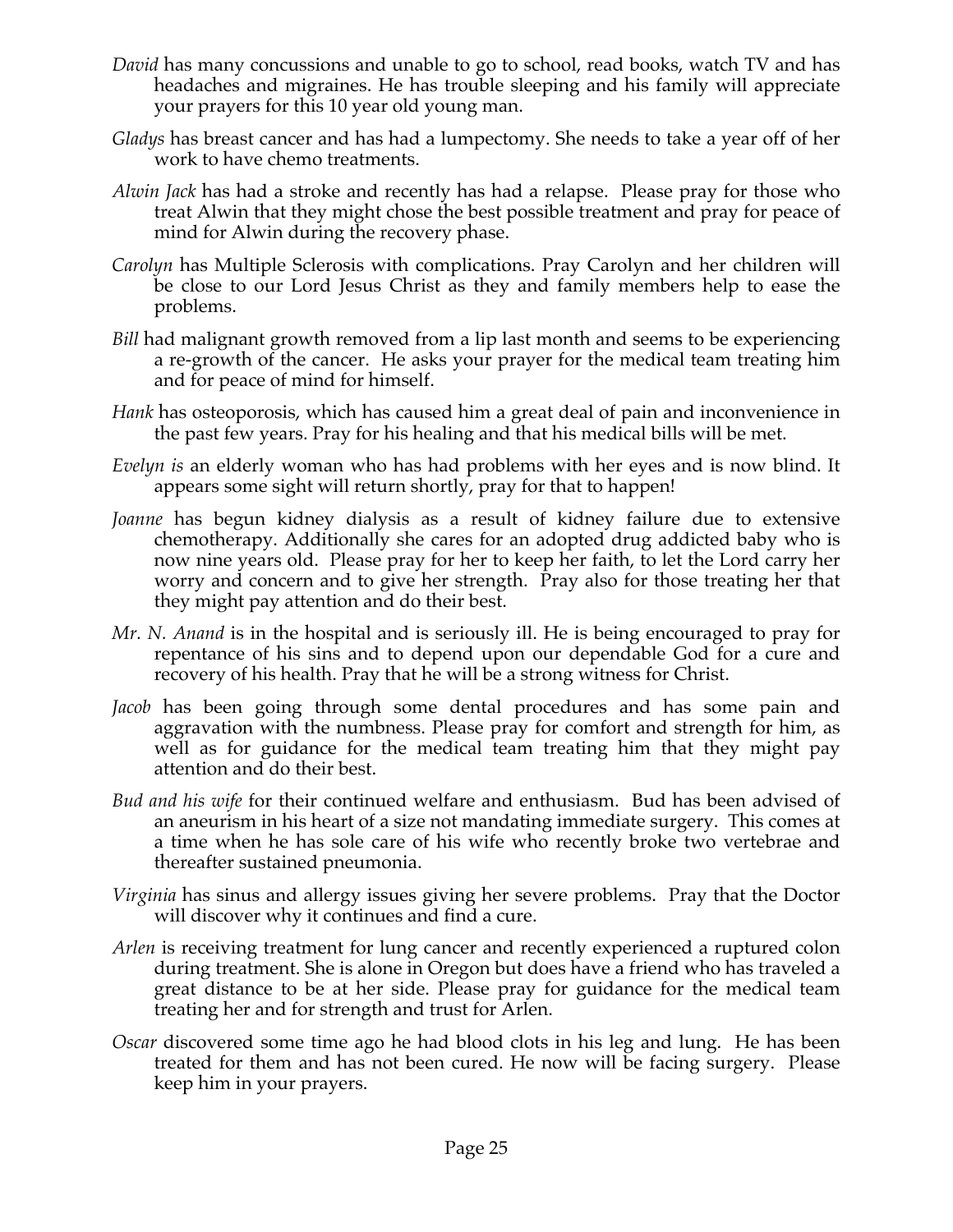- *Angela* had an ischemic stroke (clot). Please pray for guidance for the medical team treating her and for strength and trust for Angela. Please pray also that she and her family might put their worries on our Lord's back so she can work hard towards recovery.
- *Nora* had a stroke mid February 2013. Please pray for guidance for the medical team treating her and for strength and trust for Nora. Please pray also that she and her family might put their worries on our Lord's back so she can work hard towards recovery.
- *Linda* has been hospitalized for several days with a gastrointestinal problem. Please pray for guidance for the medical team treating her and for strength and trust for Linda.
- *Dester* is suffering from unknown skin and diseases. Please guide the medical team treating him to find out what the problem is and cure it. Pray also for Dester to trust in the Lord.
- *Lee* has Arterial Fibrillation, sheis doing much better and she and her family thank you for your prayers. Her pain level is high and some medications have bad side effects. Please continue her in Prayer in the weeks ahead as she heals.
- *Nell* recently adopted two children and has just been diagnosed with multiple myeloma.
- *Mary Lou* has been suffering with seizures. She was in the hospital with a 24 hour monitor and is being sent home from the hospital with two medications and orders to return in 2 months for another MRI to review whatever is going on in her brain. Please pray for guidance for the medical people treating her, as well as peace of mind and trust in God for her and her family.
- *Kathleen* has spent the last two weeks in the hospital. She has been diagnosed with colitis, shingles and possibly colon cancer. Pray she will be comfortable and begin to heal.
- *Rachel* has Mitochondrial Myopathy. This is a hereditary disease of the muscles and they do not have a cure for it. Part of her pain is her family does not believe she is indeed ill, as she appears to be just fine. Please pray her family will learn the truth and be supportive of her; pray also the medical people treating her will find the right measures to minimize the disease. Most particularly pray for Rachel's trust in God.
- *Nicolas* is in the hospital with serious symptoms of a heart disorder. Please pray for peace of mind for him and guidance for the medical team looking for the cause and cure.
- *Juanita* is a young girl who was in a coma because of a blood disease. She has not come out and is gaining strength. They are awaiting results from blood samples. Her family thanks you for your prayers and asks that you continue.
- *George* had foot surgery. Please give thanks for the surgery and pray for a full and rapid recovery.
- *Nellie* is in the emergency room of a hospital in a great deal of pain. Please pray for peace of mind for her and guidance for the medical team looking for the cause and cure.
- *Lauralee Meade* underwent a lumpectomy on Friday after Thanksgiving. A further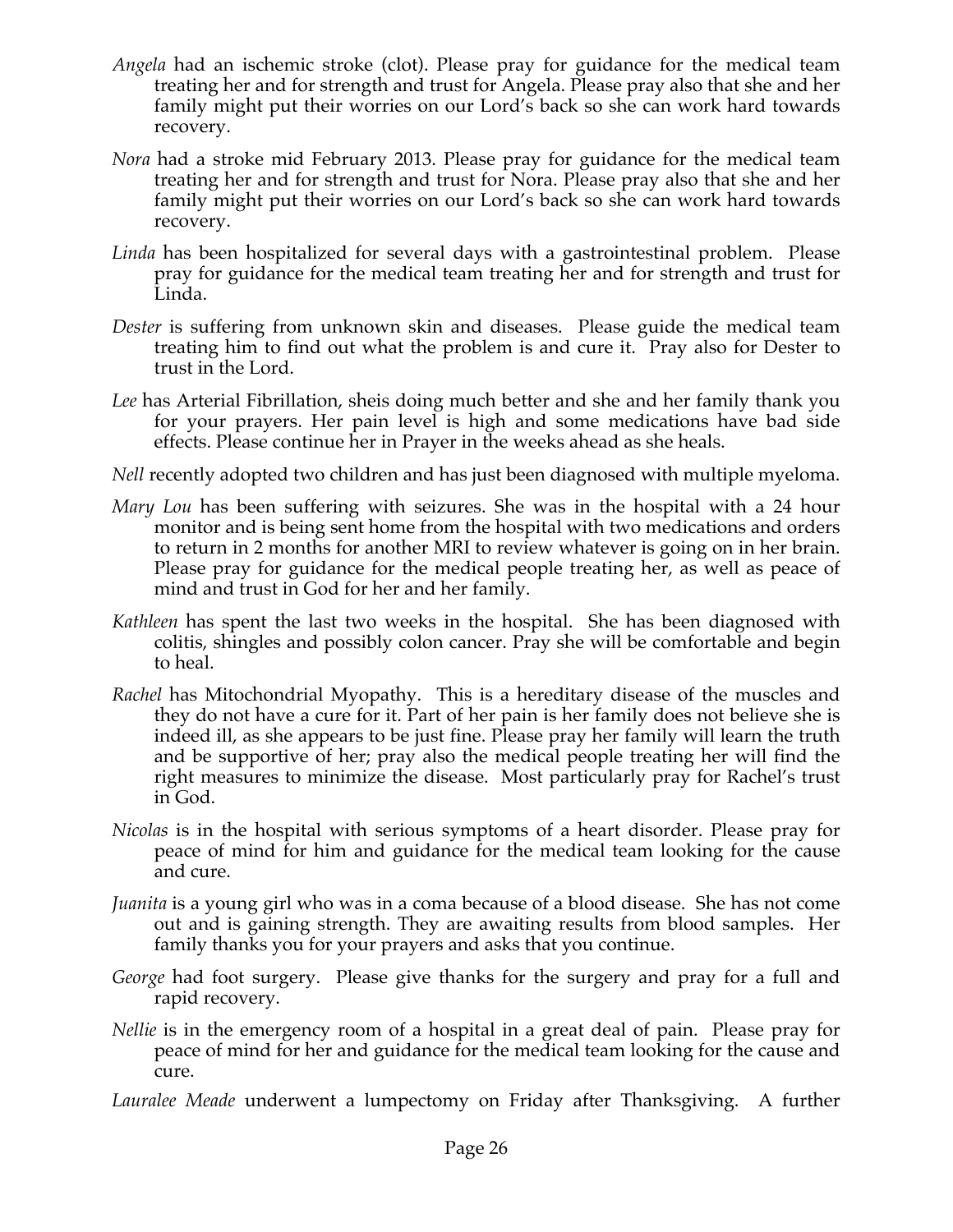anomaly has been discovered and she had additional preventative radiation treatment. Please pray for a complete remission of the cancer. Pray also Lauralee will maintain her great attitude and trust in God.

*Kay Denton* (Mrs. Kay) was able to get a hip replacement in spite of her heart and kidney problems and is recovering remarkably! Please give thanks for this great evet and result! Please pray for continued peace of mind for Mrs. Kay and her family. Give thanks for her trust in the Lord and her positive attitude.

## *Healing and Patience*

- *Kym* (43) has various hip problems which seems to be related to osteoarthritis. And, her mother *Ruth* is in the early stages of dementia. Pray for guidance for those treating both of them, as well as patience and trust in the Lord for both of them.
- *Christopher* has had problems with his leg for some time. Now he has to have it casted and it will stay that way for what to him seems an interminable time. Pray for patience and peace of mind for this young man who has much he wants to do.
- *James* for the Lord's healing of health issues and give a remedy for many personal challenges at the moment

## *Thanksgiving and Continued Healing*

- *Bill* had surgery November 2016 for a kidney tumor; he is one kidney short, but recovering very well for the present. It appears the cancer has spread to another spot. Please pray for Bill as he undergoes chemotherapy and perhaps other treatment. Pray Bill and his family will stay strong in their faith and draw the strength they need from our Lord.
- *Anita* had surgery on 4 November 2016 to remove what they thought were five tumors in her right lung, but turned out to be eight. They removed all eight. In addition, her lung was folded from her previous coil embolization. They removed the coils, unfolding her lower right lobe and oversewed the area. In reality she may come away with increased lung capacity. Anita, her husband Michael and family express for the power of your continued prayers and expressions of love. Please join them in giving thanks for God's Grace and pray for her continued healing.
- *Alejandra Jasso* (Doug Witherspoon's mother in law) had a kidney transplant; the surgery was a success and the kidney is working, please give thanks for that. Pray for continued healing and non-rejection of the transplant. Please pray also for her and her family, in particular her daughter Ines, to let the Lord carry their worry, concern and even terror, putting their whole trust in our Lord as *Alejandra* goes through this difficult time and for a full recovery for her.
- *Bob Reisor* had surgery on 19 September 2016 for a kidney tumor; he is one kidney short, but recovering very well for the present. It appears the cancer has spread to his lung and another spot. Five years ago there was no treatment, but now it appears there is an oral medication that has shown great effectiveness on this particular cancer. Please pray for Bob as he undergoes chemotherapy and perhaps other treatment. Pray he and his family will be drawn closer to our Lord.
- *Shamu* had surgery on 30 June 2016, her eleventh, to reconnect her insides, which then failed and now she is trying to recover. She needs to gain strength and raise her blood pressure. She is still weak and has been re-hospitalized several times for apparent dehydration. She is now home. She has left Walter Reed Medical Center for John Hopkins and seems to be getting decent medical care now. Please pray for strength; physical, mental and spiritual for her. Pray for guidance for the new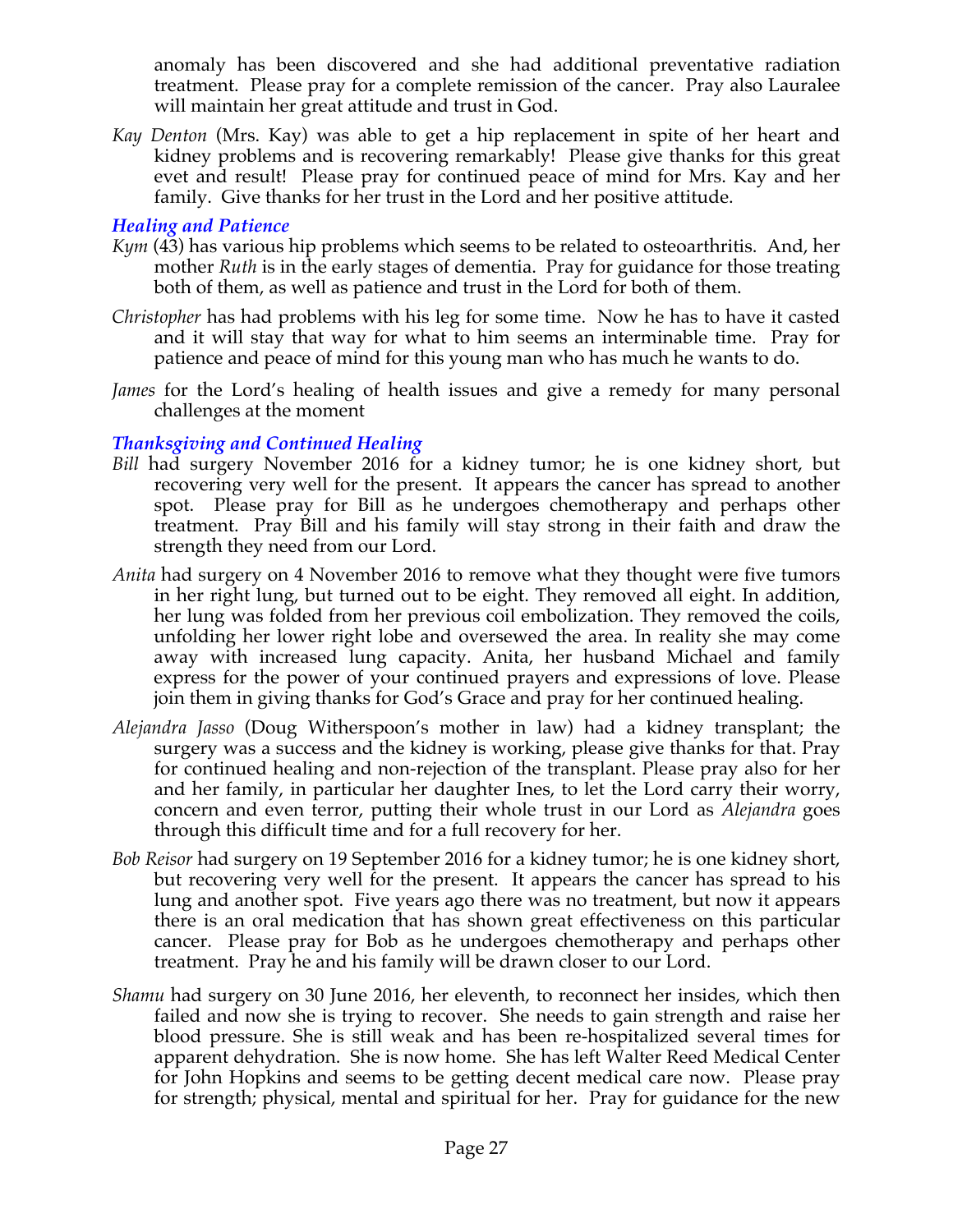medical team treating her. Pray also for her to continue her trust in our Lord as she goes through this difficult time.

- *Ron Cardin* had another artificial knee implanted on 23 September 2016 after the previous one got infected and was replaced with a spacer for several months of antibiotics. The surgery went well, he feels better than in well over a year. Join the Cardin family in giving thanks and pray for a full and rapid recovery.
- *Jan Jessup* is recovering reasonably well from surgery to place a new knee joint in her right leg. Pray for her family to be able to properly care for her as she returns home and for Jan and her husband Roger to be able to put their worry on God's shoulders.
- *Ashiei* had surgery on Tuesday 1 December 2015, to remove a tumor from her chest; complications ensued. Please continue Ashiei in your prayers and pray for the medical team to be open to God's guidance on further treatment, to their best and for a good outcome. Pray also Ashiei and her family will be able to put their worry on God's shoulders.
- *Atina* has skin cancer, which is now in remission. Please give thanks for the remission, pray for continued remission of the cancer; pray also for continued faith for Atina and her family.
- *Clay* has melanoma which is now in remission. Please give thanks for the remission, pray for continued remission of the cancer; pray also for continued faith for Clay and his family.
- *Cindy (81)* had an operation to remove a cancerous growth in her stomach which was successful. She is now home, but in a bit of pain. Please give thanks for the good result, pray for full and complete healing and remission of the cancer, as well as cessation of the pain; pray also for continued faith for Cindy and her husband Les (91).
- *Jim Flanagan,* Bishop of Pennsylvania (AOC) had a Lumbar Laminectomy and fusion on Tuesday 7 June 2016, to help with pain in his L3, L4 & L5 areas. The surgery appears to have been successful, but he had difficulty recovering from the anesthetic, which has now resolved Please give thanks for the successful surgery, recovery from the anesthetic and the start of healing. Please pray for strength, physical, mental and spiritual for Jim and his lovely wife Mary Lou. Pray for guidance for the medical team treating him, that they will pay attention and do their very be Pray also for Jim and Mary Lou to continue their trust in our Lord as they goes through this difficult time, letting Him carry their worry.
- *Brett Gregr* had surgery on Tuesday, 22 March 2016, to remove a bleeding brain lesion. The surgery, which had potential to end his life, was apparently completely successful. Please give thanks for the great outcome and great work by the surgeons and medical team and please pray for Brett's peace of mind, as well as that of his wife Karin and the rest of his family during his recovery.
- *Linda* had successful dental surgery on 15 December 2015, she is also on a course of chemotherapy and this type of surgery was not recommended for people while they are taking chemotherapy. But, it was an emergency and had to be done. Please give thanks all went well and pray for continued healing and for peace of mind and trust in God for Linda and her family.

*Ruby* broke her hip on 10 December 2015, surgery was successful. Please give thanks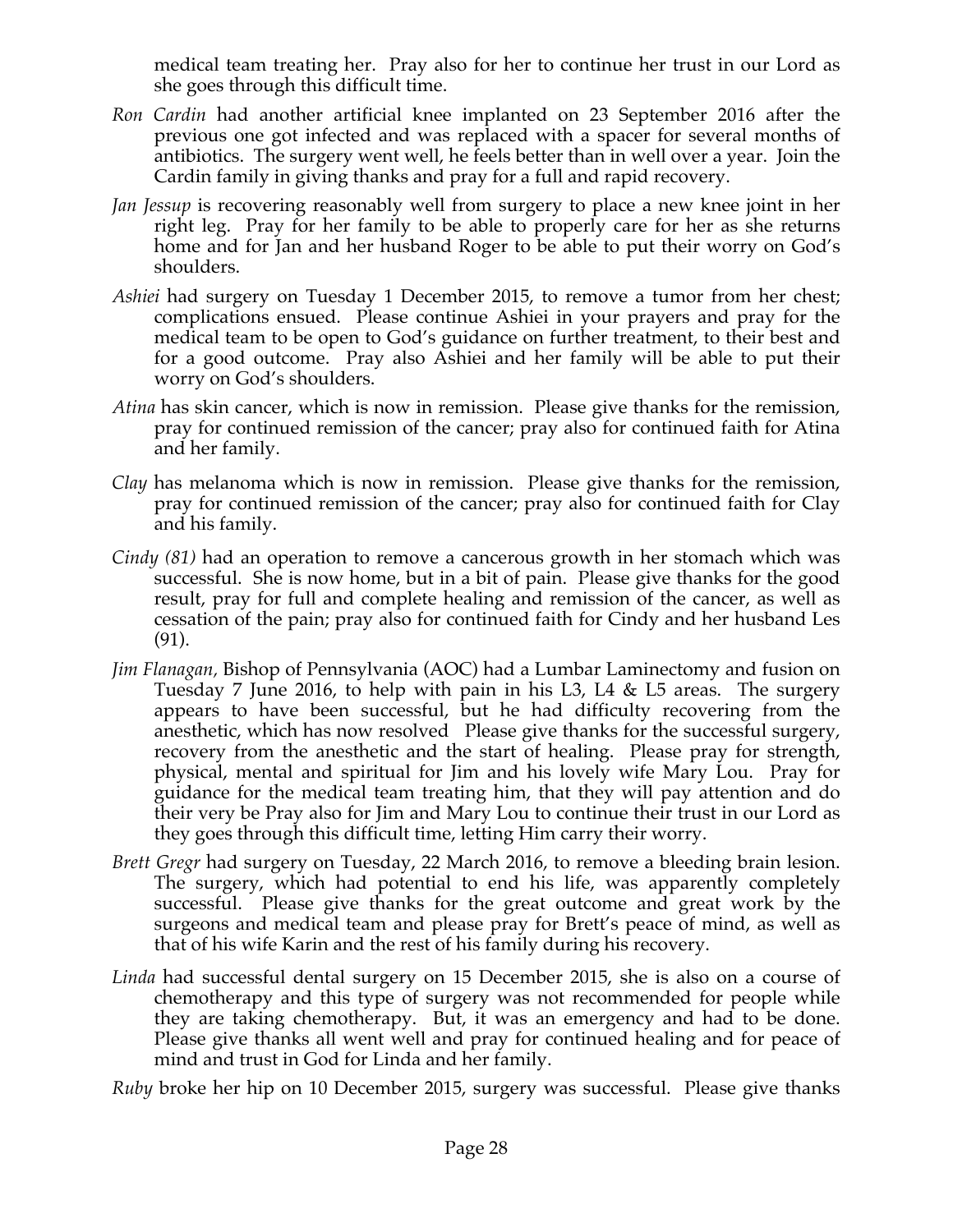for the successful surgery and pray for her full and rapid recovery.

- *Terry* was undergoing radiation treatment for cancer, which he had to stop to amputate his leg below the knee due to diabetes. The surgery was successful, he has been fitted with a prosthetic leg and foot. He is in good spirits and positive about the remainder of his treatment. Please join Terry and his family in giving thanks for the successful surgery and continue to pray for his return to radiation treatment and then to chemotherapy, ask God to give Terry, his wife and seven year old son trust in him for peace of mind and heart, as well.
- *Janet Jessup* had a stroke on 3 July 2014 and heart problems that were causing huge issues for her. They seem to have gotten her stabilized and she is going home from the hospital. Please join the entire family in giving thanks for this wonderful development. Please pray for those treating her to find the appropriate treatment and for trust in God and peace of mind for Janet and her family, in particular her husband of 43 years, Rev Roger Jessup, retired minister of Saint Joseph of Arimathea Anglican Orthodox Church.
- *Sam* had surgery on his entire large intestine that had become infected. At the time of the operation he was just hours away from a complete organ shutdown. He had had turmoil in his life over the years. Sam is now in the ICU and his Minister visited him and explained to him God had given him another chance for him to make things right with his Lord. Pray for his good health and his spiritual life with Jesus.
- *Ian* had surgery to remove excess skin rendered a nuisance by controlled lost of 200 pounds. Please give thanks for the successful result and for those treating him to have paid attention and done their very best on the lengthy surgery, taking the best possible care of him. Please pray for his continued recovery and strength for his Mother who will be in charge of his after care.
- *Jenniffer* had surgery for breast cancer on 15 October 2014, which seemingly went well; please give thanks for that. She has had other complications which preclude her from making a full recovery in particular, the reconstructive surgery seems to have gravely affected her back muscles and nerves, resulting in both very limited mobility and extreme pain, the drugs are making her terribly sick; please pray those will be overcome. Pray for help for Jenniffer to keep her trust in the Lord and let Him carry her worry and concern as she recovers. Please pray also for strength and courage for her family as they try their best to help her.
- *Mary Thornell* has been battling colon cancer for three years now, she is currently treating at the City of Hope. Things seem to be going well, the numbers seem headed in the right direction. Please pray for guidance for those treating her, as well as strength, guidance and peace of mind for Mary and her husband Jim, as well as daughter Janice and son Jimmy, as she undergoes treatment.
- *Elma* is suffering from cancer. She was taken home from the hospital on the advice of her Doctor. We were asked to pray Elma's remaining time here on earth might be good and Elma and family might put their trust in the Lord and let Him carry their worry. Since then, Elma's Bishop told us a great Miracle of the Lord is working over Elma. Doctors sent her home to die, but now she seems to be doing all right. On behalf of her, thank you for all of your prayers. Please continue praying for her complete healing.
- *Dennis* has heart problems; now the medical people treating him discovered a large mass on his liver which turned out to be a cyst! Please give thanks for this great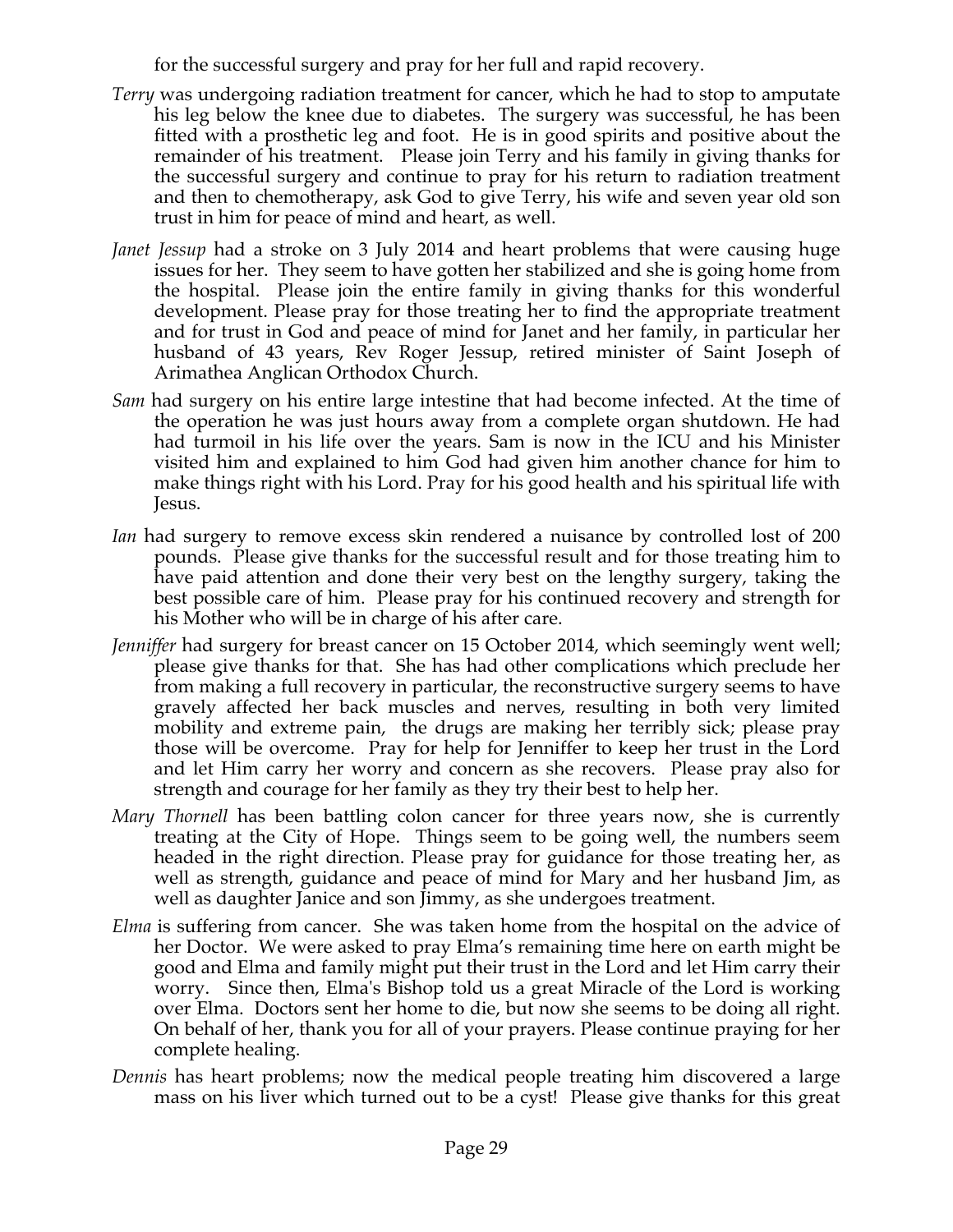development and pray for peace of mind and trust in the Lord for Dennis and for God's guidance for the medical people treating him that the contemplated surgery might go well.

- *Dwight* had major oral surgery, for which he gives thanks. He is recovering slowly and asks your prayers to speed the process.
- *Mike* is a veteran who has served his country when she called. Please pray he will open his heart to God so He can make Mike's crooked road straight and pull him towards the summit rather than to the pit.

#### *Business*

*James* and *Sarah* who have recently moved to a new area and have new positions in employment. They are finding much stress in the new surroundings and will appreciate your prayers as they adjust.

### *Financial Guidance and Employment*

- *Kona* is applying for a job in the hospital. Pray our Lord will find the right position for her and she will glorify Him in the work.
- *Doug* recently became unemployed from his job of 18 years. He has been applying for jobs, but unable to get one at this time. His wife is working; this is not enough for the family. Please pray he will find employment with a firm that will be able to use his considerable skill and hard work to benefit both the firm and the family.
- *Catherine and Lewis* are at a low ebb due to a struggle for employment. Your fervent prayers will be appreciated.
- *Lori* is considering a potential change in her employment. Please pray for God's guidance in considering all aspect of her potential work.
- *Sara* is concerned about the future with her company. She would appreciate prayers for her continued employment and that her firm might find more and better ways to use her considerable skills.

### *Financial Guidance and Healing*

- *Clark* is in need of salvation; for God's Will to be done in his life. Pray his family will be blessed with the financial miracles that come from doing His Will.
- *Timothy and Sharon* had their home foreclosed the morning of 15 April 2014. They are experiencing spiritual, emotional and financial crisis at the current time. Please pray for God's guidance as to how they might handle the financial difficulties in which they have found themselves and more importantly have them draw closer to God and each other.
- *Linda, Rick, Christian and Sawyer* are a family experiencing spiritual, emotional and financial crisis at the current time. Please pray for God's guidance as to how they might handle the financial difficulties in which they have found themselves and more importantly have them draw closer to God and each other.
- *David and Lorna* are having financial problems. They are trying to find a smaller home which may be more affordable. *Lorna* has had an ongoing battle with brain cancer, her trips back and forth to the hospital have drained their finances to the point they sometimes struggle to have enough food in the house. Pleaser pray for Lorna's healing and guidance on how they might handle the financial difficulties in which they have found themselves.

### *God's Strength and Peace of Soul*

*Hyo Son Pak*, a high school student, suffers from depression and anxiety. He cannot say why; on the one hand knowing rationally things are okay and on the other hand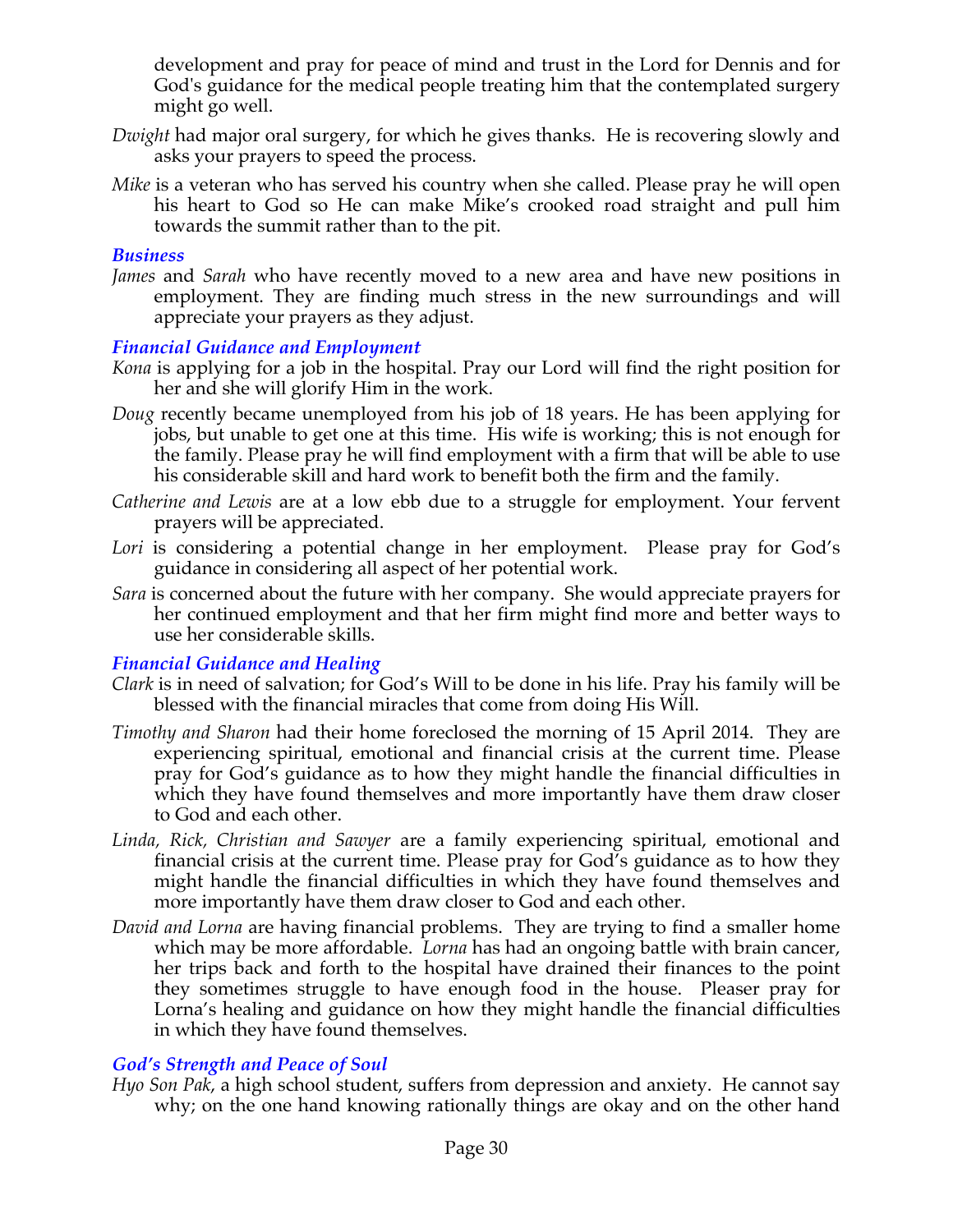feeling what he knows to be irrationally that doom is impending. He asks your prayer the Holy Ghost might fill his heart with light and drive the darkness far away.

- *Thomas Schopp* is currently in the Lemon Creek Correctional Center, Juneau, Alaska. He asks that you pray for guidance for him and for him to open his heart fully to the Holy Ghost that he might be guided to be a force of good in this world and be able to be a productive member of our society. He adds that he much appreciates your prayer on his behalf as he is confident the Lord listens.
- *Adrian Heywood (17)* (friend of *Thomas Schopp)* is living with an abusive alcoholic stepfather, while his mother looks the other way, seemingly because she needs the stepfather's money. Thomas asks you pray for guidance for *Adrian*, that he might be helped to open his heart fully to the Holy Ghost to be guided to be a force of good in this world and be able to be a productive member of our society. *Thomas* adds he much appreciates your prayer on Adrian's behalf as he is confident the Lord listens.
- *Krysti* has issues stemming from habitual drug abuse. Pray she will take help from God through Christians trying to lead her to our Lord.
- *Charlie McCormack* is really feeling down again. He cannot say why; on the one hand knowing rationally things are pretty darn good and on the other hand feeling what he knows to be irrationally that doom is impending. He asks your prayer the Holy Ghost might fill his heart with light and drive the darkness far away.

## *Guidance*

- *Judy* seemingly does not want to allow the Holy Ghost into her heart so she might come to know our Lord and Savior, despite the efforts of her family. Please pray for her to open her heat and for her family to be at peace with their efforts.
- *Barbara* has been recovering from cancer for the last three years. Pray for her husband Bill who has come down with a mental illness that may have been caused by much stress the last few years. Barbara and Bill will appreciate your prayers.
- *Larry* is very weak and has periods of confusion and depression. Larry has been in the hospital and recently moved to a rehab. Please keep him in prayer as he begins to gain strength in the days ahead.
- *Thomas* recently learned as the result of a parole violation he will not be allowed to return to society for the remainder of his life. He is despairing and fearful of his inability to cope with this new news and God's plan for his life. Please pray he will be able to work with God to live with the choices he has made and go forward.
- *Cam* has gotten into some of the issues being with the wrong crowds, too much dinking and making the wrong decisions. Pray he will ask God to send the Holy Ghost in to straighten things out and he will listen when He speaks to him.
- *Paul* recently had his large toe amputated due to diabetes and is having a difficult recovery filled with fear about dying. He recently accepted Jesus as his savior and his family Rosie and Brenda are very grateful. Pray for strength for both Rosie and Brenda who are staying by his side through it all encouraging him on.
- *Steve* is addicted to alcohol, pain pills and gambling. Pray for wisdom, courage and strength to stick with treatment and follow God's plan for his life.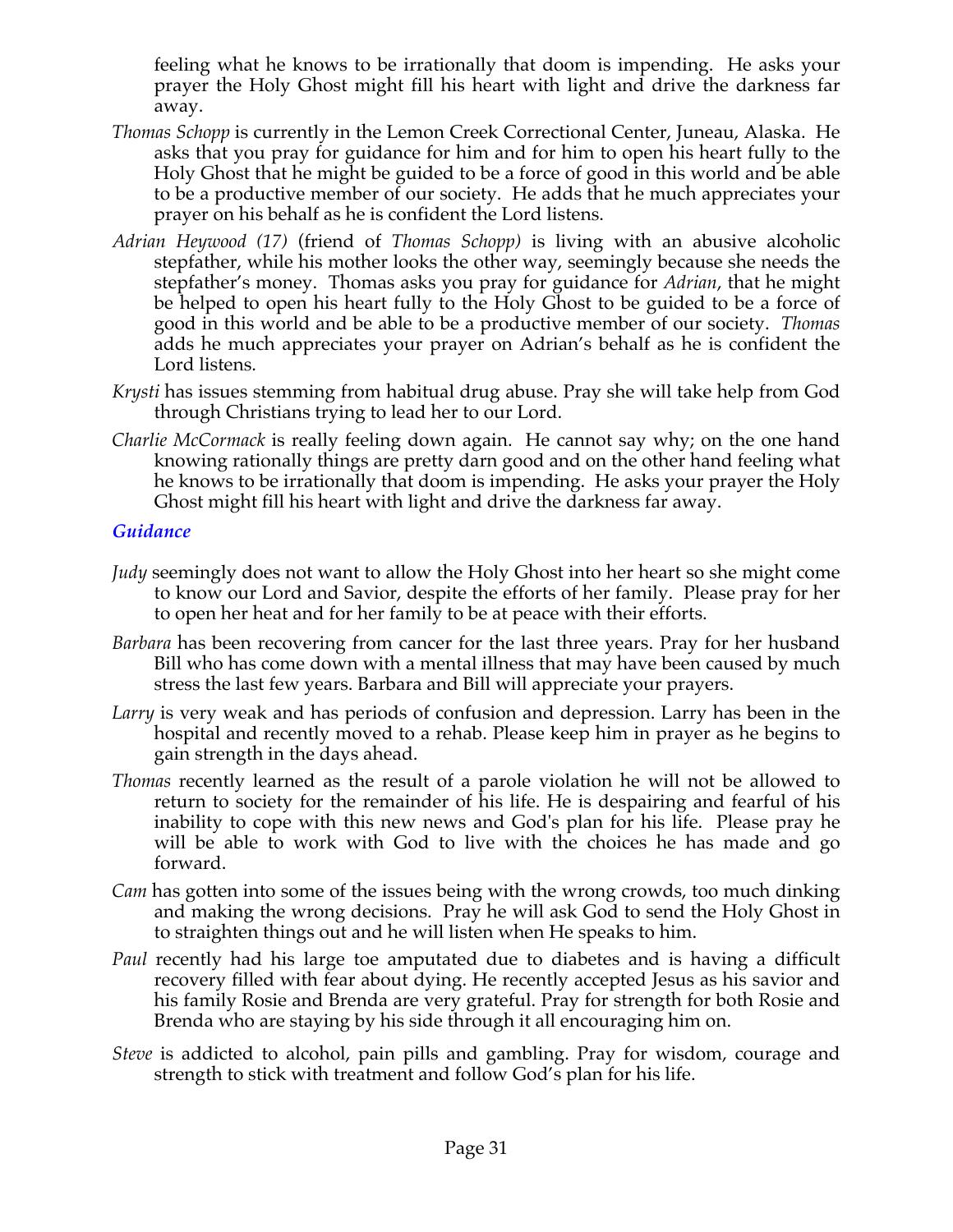- *Eli* has some mental issues and has lost his way. He has yet to come to grips with the demons chasing him. Pray he will return to the Lord and his family. Eli's brother *Carl* has gotten little to no support from the family, he being the one to get Eli into treatment. Daughter Katie seems to be the least helpful. Pray they will ask God to send the Holy Ghost in to straighten things out and they will listen when He speaks to them. The family has been open to the Prince of Darkness and needs help.
- *Debbie* has family problems that must be dealt with and she asks God's guidance in making the correct decisions and how to stand.
- *Edward (45)* had the opportunity to meet with a Christian during the conversation she discovered Edward had some background about God but thought He was not relevant to this day. Edward asked many questions about the Bible and was surprised at the answers and continued to ask questions. They both went their separate ways and the Christian told Edward that she would pray for him. Will you join in prayer for Edward, please?
- *Michael and his Family* ask your prayers for wisdom as they are under trial and affliction to follow the law of the land and yet honor God in so doing.
- *Flora* is in remission with cancer, but has high blood pressure and fatigue. Flora's Mother recently died and this has caused added stress. Please pray that she will be able to let God carry her worry and sorrow so she can do the things she needs to do.
- *Elizabeth* needs your prayers for her general well being. Pray she might see the Light of the Lord and let Him guide her life.
- *Gunner* need your prayers for his general well being. Pray he might see the Light of the Lord and let Him guide his life.
- *Eli* has lost his way both spiritually and mentally, please pray for him and his parents Ed and Barb, who are having great struggles seeing their son, go through these afflictions having brought up in a Christian home. Please pray his parents can find a way to help Eli.
- *Mitten* has a Christian talking to him about ChriMitten does not believe and does not seem to care. Please pray Mitten will see the light.
- *Kristen, Rickey and their two children* ask you to pray for grace, wisdom and understanding as they attempt to cope with infidelity, separation and possibly divorce as a result of backsliding from the Lord into the World.
- *Helene and her family* ask your prayers for them as they deal with the loss of Alan, husband and father.
- *Stephanie* seems to be very deeply into post partum depression after her baby was born prematurely. Please pray for her Mother in Law who is going a great distance to help Stephanie and her new Grandson. Pray that Stephanie will be able to direct her attention outward, rather than inward.
- *Caitlin* is in the grip of the Prince of Darkness; she thinks there is escape from reality in drugs. The saddest part is that reality is not as she sees it. Her family is despairing as they can do nothing to help her and ask that you pray for the Holy Ghost to enter into heart and show her the need for change before it is too late.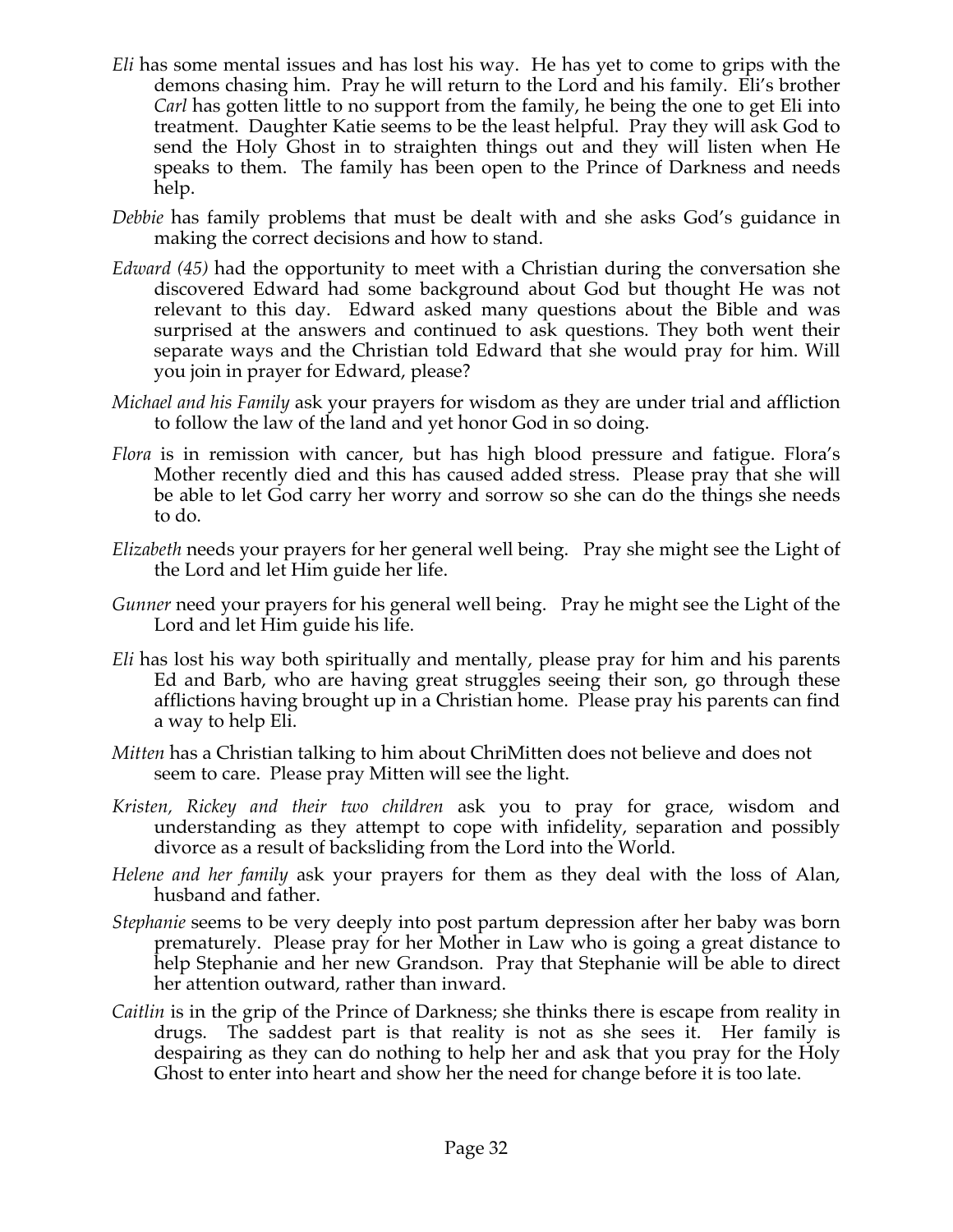- *Nathaniel* is in spiritual turmoil. His family and friends will appreciate it if you will keep him in your prayers for him to find the root of his trouble and accept God's help.
- *Sam* and her *two children* have been living in a shelter and are to lose their place there. Please pray a place will be found they can stay in and recover.
- *Norrie* is facing daily exams in the weeks ahead. Pray for calmness and concentration and to do the best possible.
- *Jonathan* is addicted to drugs. He is now in jail awaiting trial. His parents and friends will appreciate it if you will keep him in your prayers for him to find the root of his trouble and accept God's help to heal addiction.
- *Beth* is suffering from ungodly treatment in her marriage. Please pray God will guide her in her behavior, actions and thoughts that she might be able to lead her husband to God so her marriage might prosper to the benefit of them.
- *Jeanette* has had many members of her family die from diabetes and several are near death now. Jeanette does not know the Lord and is despondent and perplexed about her family and herself. Please pray she can open her heart to allow the Holy Ghost in to bring her knowledge and understanding.
- *Sara* asks that you pray for guidance for her as she deals with the stresses of her family and life. Pray that she can separate those things which she can affect from those things which she cannot and give her grace to accept that she cannot do everything and can only change those things within her control. She asks for God's help for her business so that she might remain gainfully employed while keeping up with the needs of her mother and husband and healing her own problems.

*Jacquie* to open her heart to God and accept His Love and Grace.

## *School Challenges*

Destiny, Blake and Janet

## *Anglican Orthodox Church*

## *Worldwide*

*Anglican Orthodox Church Worldwide* are meeting for their Biennial Convention in Statesville, North Carolina. Please pray God will be with them as they make decisions.

## *Solomon Islands*

# *Fiji*

Please pray for the people in the *Fiji Islands* that have had floods for several days and Cyclones are expected. Pray for *Rev. Jack Andrew and all members of the Anglican Orthodox Church* throughout the Islands.

# *Indonesia*

Please pray for the Lord's will regarding the establishment of an AOC church in Indonesia.

## *Kenya*

The Anglican Orthodox Church is making plans for establishment of a presence in *Kissi, Kenya.* There are six parishes, a total of 161 members, 68 adults, 93 children with two ministers. Please pray for the church there and guidance for the people involved.

*Anglican Orthodox Church in the Solomon Islands* are meeting for their Biennial Convention. Please pray God will be with them as they make decisions.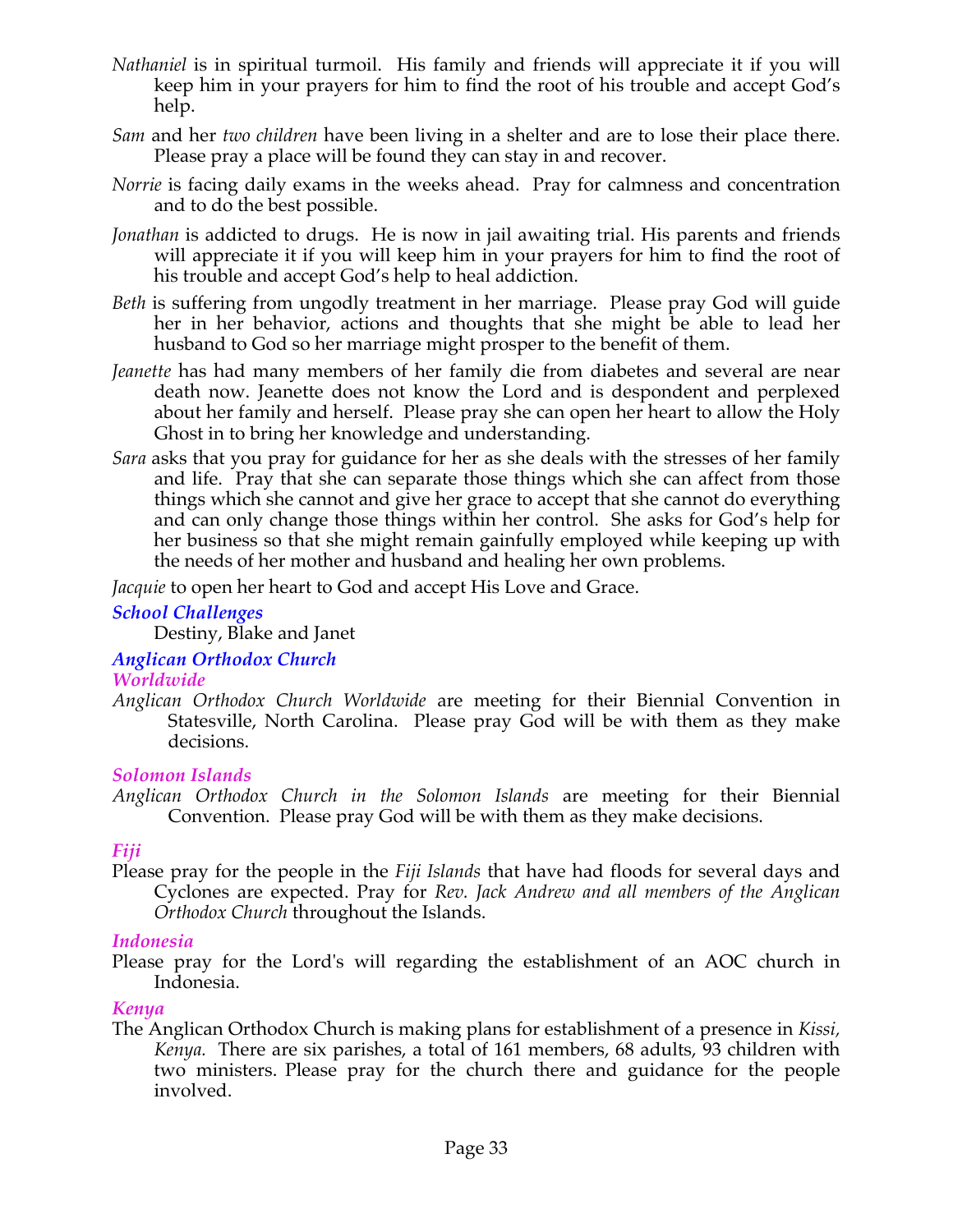#### *Macedonia*

There is massive flooding in the capital of Skokie dues to torrential rains; many have perished. Three and a half inches of rain fell during the storm and the water level was five feet in some of the areas, Homes remain flooded and without electricity, and some are collapsed. Your prayers we be appreciated.

#### *Pakistan*

*General and Ongoing -* The forces of evil are strong in Pakistan. The force of God stronger. Pray for our Christian family there.

*Ernest Jacob* Presiding Bishop Pakistan

*Christian Community of Warsak, Pakistan* and for the family of *Sammuel Sardear* who was martyred in an Islamic bombing of the compound there. Pray for people to recognize islam is of the Prince of this World and to understand that evil anywhere is evil everywhere. Pray for comfort strength and adaptation for Sammuel's family.

#### *Congo*

Jimmy is a missionary in the Congo. There has been violent unrest in this country and also a water shortage. Please pray people will find water to drink and Jimmy will be a means of helping others to find the Lord.

#### *Serbia*

Bishop Igor Djurcik asks us to pray for his students in Serbia. He has excellent young people in Belgrade who are having services and classes on the Bible.

#### *Philippines*

Please pray a *Minister* will be found who would like to serve in Tabuk, in the Philippine Islands. The Anglican Orthodox Church has an established Church there and in the surrounding areas and need a Shepherd to lead the flock*.*

#### *Diocese of the Epiphany*

*Saint Paul's, Moberly, Missouri* would like your prayers that the Holy Ghost might enter more fully into their hearts so that they might be more effective in spreading the Word of God.

### *Diocese of Virginia*

*Saint Joseph of Arimathea Anglican Orthodox Church* is under a lot of stress. We all are, but they need even more prayer. Rev Roger Jessup, their wonderful minister, had to retire as he was so pressed by the duties of a primary care giver, in addition to all the worries of this world. Pray for trust in God for each member of the parish and for them to find economic relief.

### *Armed Forces & Contractors*

Dustin (USAF - Stateside), Kristyna and Luis Aviles (Army – Fort Lewis, Washington), Airman Donny Patton (USAF - Hulbert Field, Florida), Jordan Brown (USMC – Fleet Marine Force - Pacific), Trevor Jennings (USAF - KC-10 Boom Operator – New Jersey), Trevor Di Marco (USN – Whidbey Island, EF-18 Pilot), Kurt Thomas (USN – Camp Foster, Okinawa), Ethan (US Army Airborne – Southwest Asia)

#### *For Our Country*

Our country has lost its way. Over half the people that vote, voted for a government that promises them things it cannot deliver in return for their souls which it can, will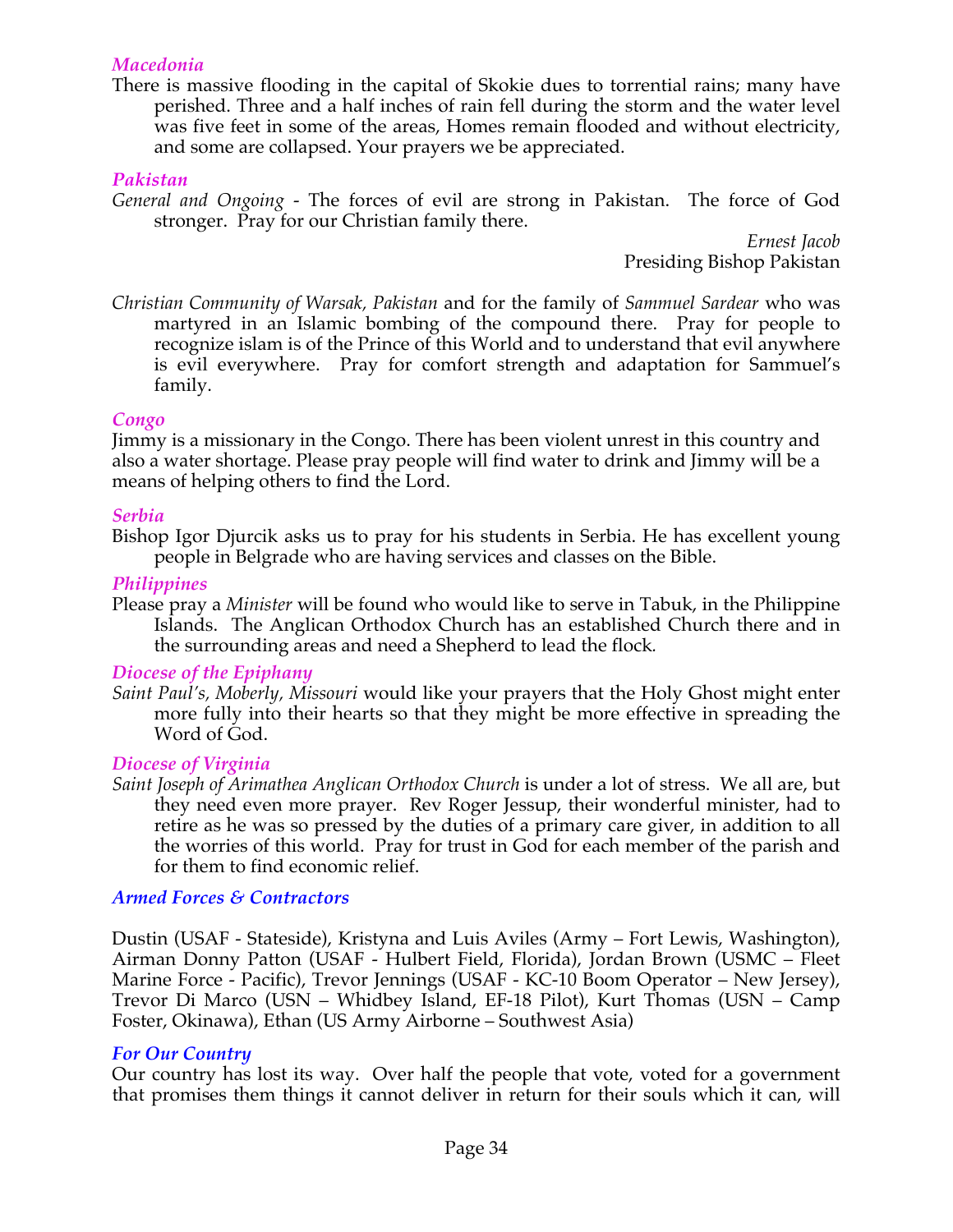and does take. Our foreign policy backs the rise of Islam, we turn our backs on those who would follow God and arm those who murder them. Pray God will raise up a leader from among the people who can turn the country's course 180° and attempt to come back to God. Pray the people will recognize that they are headed down a smooth wide road into the pit, a road that will get smoother and smoother, steeper and steeper until the only possible way is down. Down, into the depths of the pit. Pray people will recognize there is:

- One True and Triune God who is goodness in and of Himself
- All religions are not equal
- All ways of life are not equal;
- The Bible holds the Key to Life;
- All rights come from God, not the State;
- Good;
- Bad;
- Evil;
- Right;
- Wrong;
- Allah is the Devil:
- Abortion is no more than sacrifice of children to Baal.

Pray this recognition will not come too late. Pray we will, each of us, do our duty to God, Country and Family, putting His Honor above all.

### *Persecuted*

- The Islamist group (ISIS) took over Quaragosh, the biggest Christian city in Iraq; 164 men, women and children were beheaded. People ask where is God? The real question is where are the people to enforce God's will. Pray the people of the world will see Allah for who he is, the Devil. Pray for those who remain behind that they might find a way to safety.
- Around the world, Christians are under attack, not only in the Muslim world, but from Hindus and others in India. Also, they are under continual attack in the name of Separation of Church and State in the western world, as it becomes actively atheist or pro-devil buddy. Please pray for God's guidance and protection for all persecuted Christians and those around them.

### *Education*

- *Aaron* is in need of God's guidance to see what he needs to do to fulfill his potential and live his life in a manner which will bring true happiness to him.
- *Thomas Dabney* is attending Delta State University in Cleveland, Mississippi, to finish his Bachelor's Degree. Please pray for Thomas to focus on education and do his very best at school.

### *Thanksgiving*

*Hap, Tricia, Lauralee* and many others give thanks for safe travel last week to the Marine Underwriters' meeting in San Francisco.

### *The near future, as well as Next Sunday*

11 December 2016 – Third Sunday in Advent – Morning Prayer - Service start time 1000 (10:00 am); welcome or gathering songs before the service at 0945 (9:45 am); **Time 1000 (10:00 am); Location – 10603 Burrell Way, Descanso, CA**